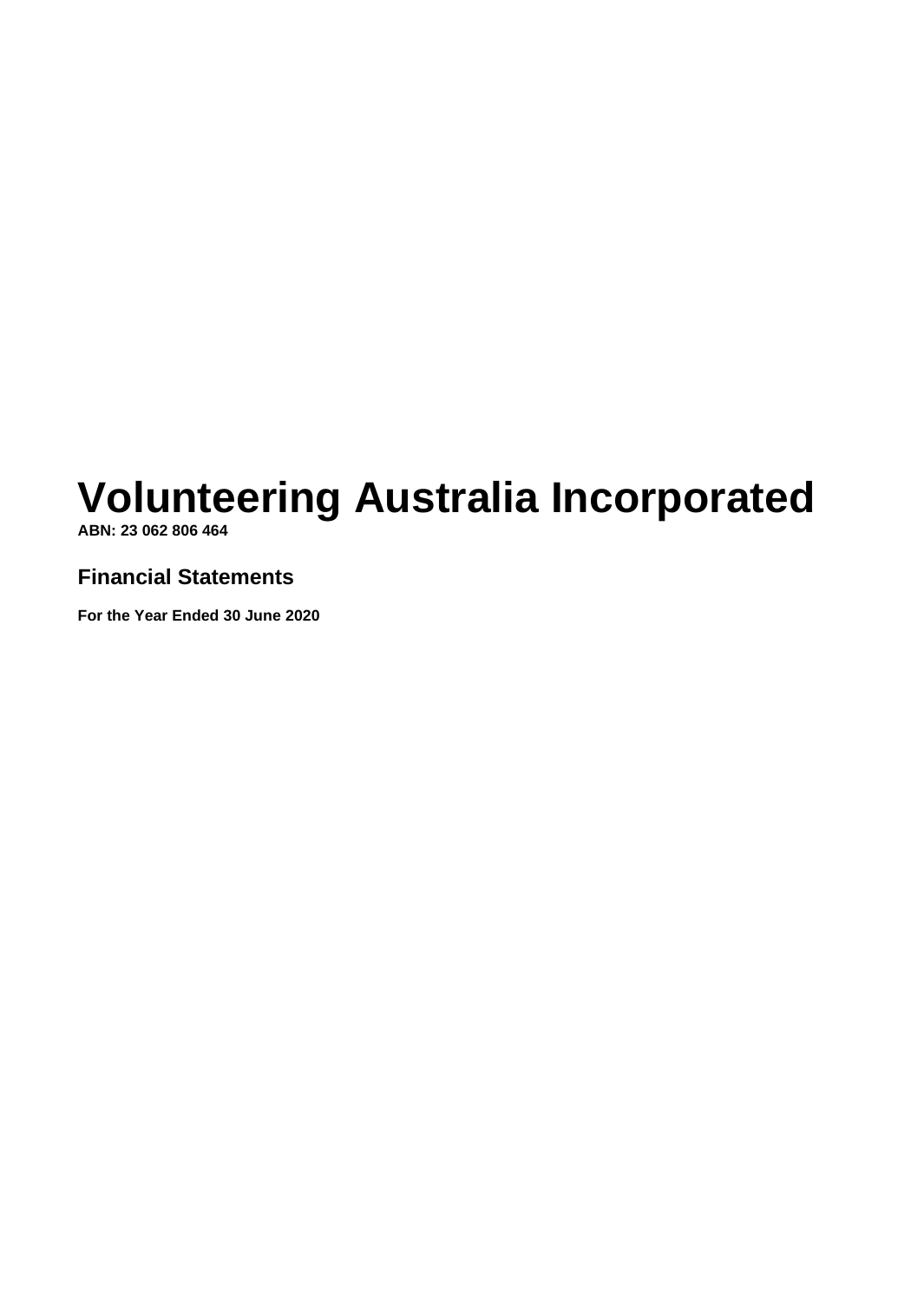**ABN: 23 062 806 464**

# **Contents**

# **For the Year Ended 30 June 2020**

|                                                            | Page |
|------------------------------------------------------------|------|
| <b>Financial Statements</b>                                |      |
| <b>Board Report</b>                                        |      |
| Statement of Profit or Loss and Other Comprehensive Income | ົ    |
| <b>Statement of Financial Position</b>                     | 3    |
| Statement of Changes in Equity                             | 4    |
| <b>Statement of Cash Flows</b>                             | 5    |
| Notes to the Financial Statements                          | 6    |
| Responsible Persons' Declaration                           | 20   |
| Independent Audit Report                                   | 21   |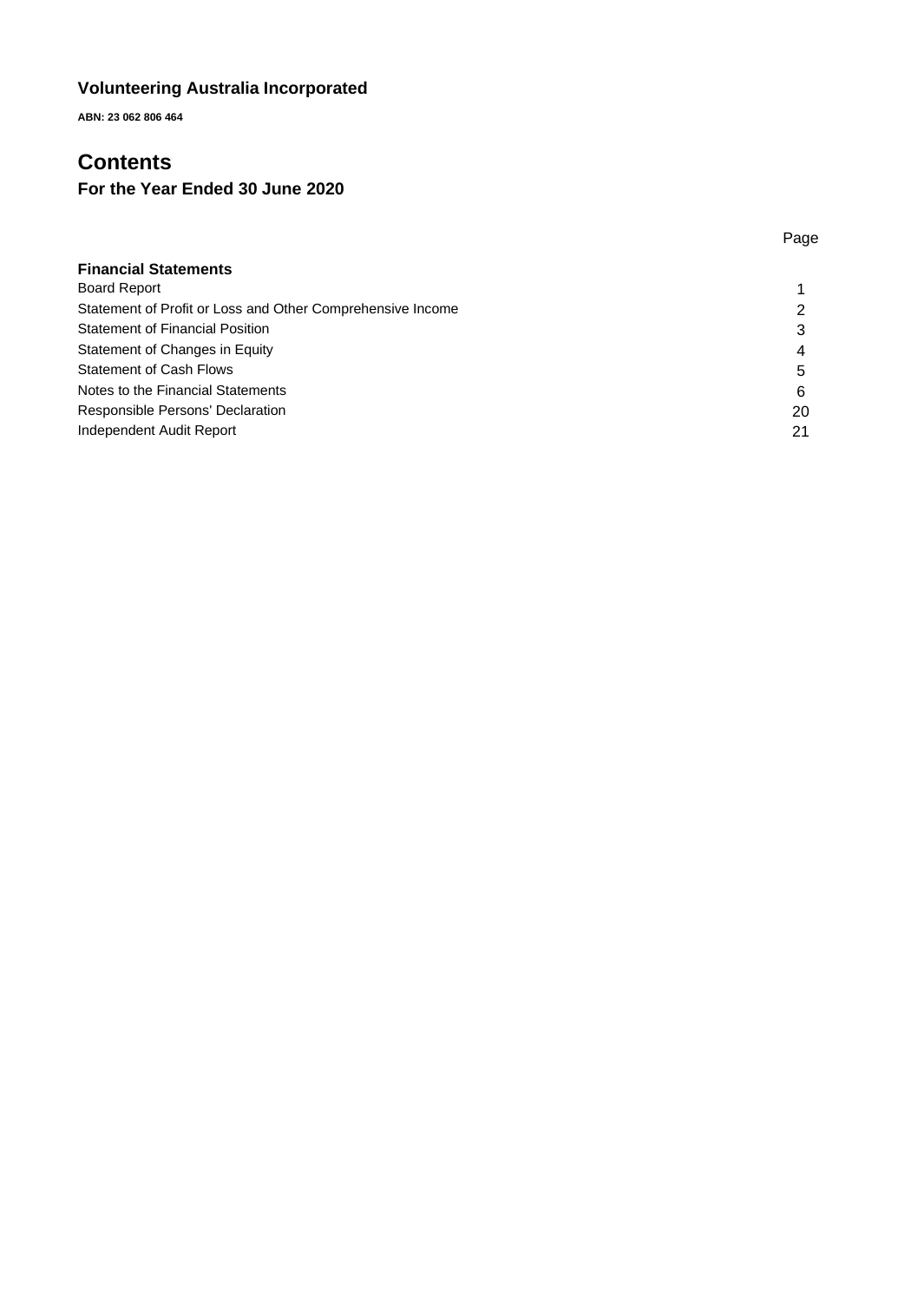**ABN: 23 062 806 464**

# **Board Report For the Year Ended 30 June 2020**

The Board Members present their report on Volunteering Australia Incorporated for the financial year ended 30 June 2020.

#### **1. General information Board Members**

The names of the Board Members in office at any time during, or since the end of, the year are:

| <b>Names</b>      | <b>Appointed/Resigned</b>     |
|-------------------|-------------------------------|
| Susan Alberti     | 29 November 2018              |
| Esme Bowen        | 29 November 2018              |
| Michelle Ewington | 25 October 2013               |
| Kerry Harris      | 29 November 2019              |
| Amit Jois         | 23 May 2014                   |
| Peter Lucas       | 24 July 2014                  |
| Catherine McMahon | 29 November 2018              |
| Mark Pearce       | 29 November 2018 / 1 May 2020 |
| Tara Waniganayaka | 29 November 2018              |

Board Members have been in office since the start of the financial year to the date of this report unless stated.

#### **Principal activities**

The principal activity of Volunteering Australia Incorporated during the financial year was to represent the diverse views and needs of the volunteer sector while promoting the activity of volunteering as one of enduring social, cultural and economic value.

#### **Operating results and review of operations for the year**

The Profit of the Volunteering Australia Incorporated for the financial year was \$69,574 (2019: loss \$ \$23,022).

#### **Significant changes in state of affairs**

The following significant changes in the state of affairs of Volunteering Australia Incorporated occurred during the financial year:

The National Volunteering Conference 2020 was planned for March 2020 however due to the restrictions imposed for the coronavirus pandemic regarding large gatherings, the Conference was cancelled. The financial impact on Volunteering Australia Incorporated was limited to the loss on management fees totalling \$30,000, as the Federal Government did not require grant monies relating to the event to be repaid.

Signed in accordance with a resolution of the Members of the Board:

Board Member: ............................................................... Board Member: ................................................................ Michelle Ewington

Peter Lucas

Dated 27.08.2020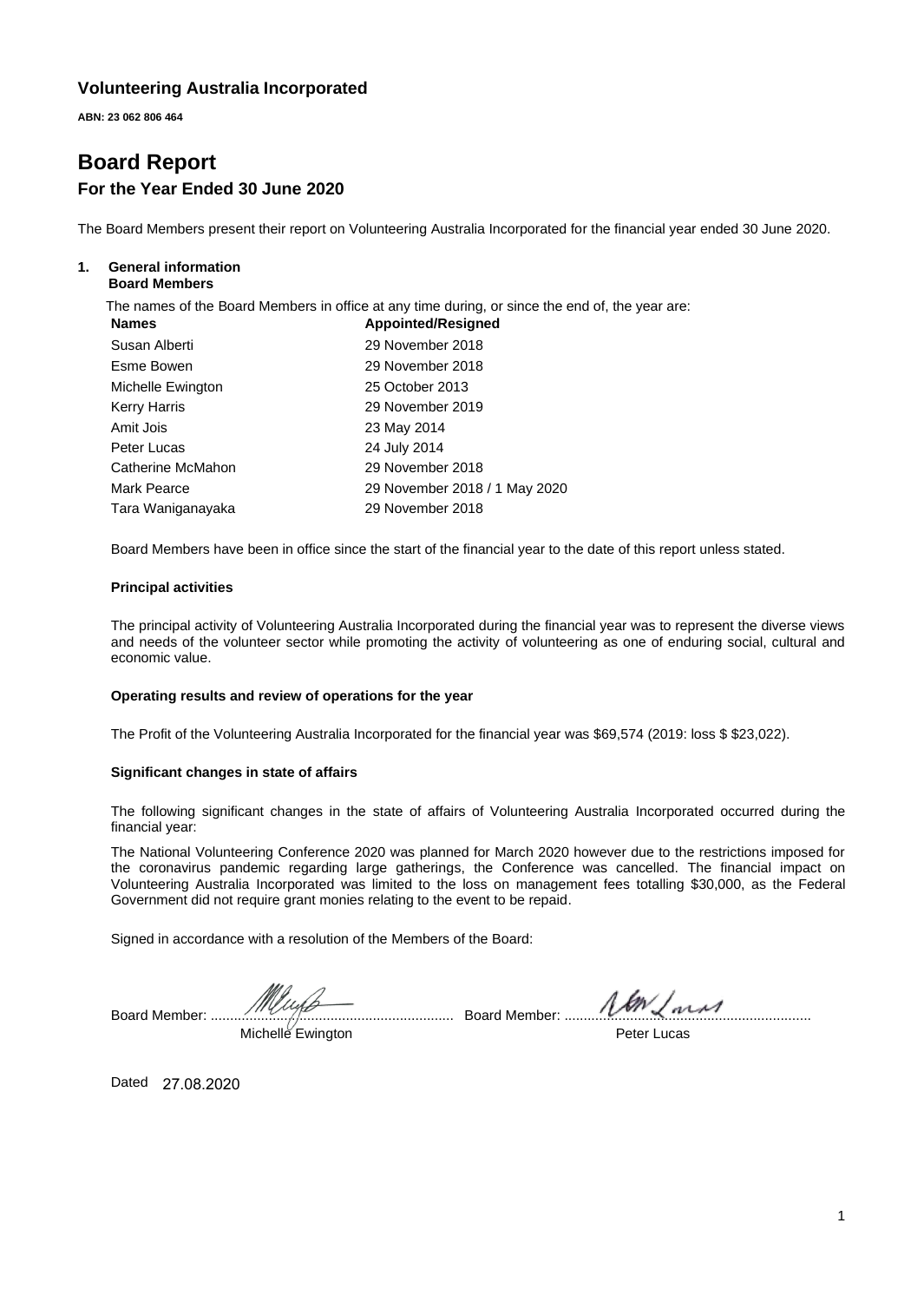**ABN: 23 062 806 464**

# **Statement of Profit or Loss and Other Comprehensive Income For the Year Ended 30 June 2020**

|                                           |             | 2020       | 2019       |
|-------------------------------------------|-------------|------------|------------|
|                                           | <b>Note</b> | \$         | \$         |
| Revenue and other income                  | 5           | 875,038    | 570,198    |
| Administration expenses                   |             | (21,689)   | (20, 198)  |
| Contractors                               |             | (120, 574) | (482)      |
| Cost of sales                             |             | (33,908)   | (32, 524)  |
| Depreciation and amortisation             |             |            | (1,369)    |
| Employee benefits                         |             | (387, 570) | (360, 780) |
| Insurance                                 |             | (18, 581)  | (15, 883)  |
| IT and telephony expenses                 |             | (6, 201)   | (14, 751)  |
| Legal fees                                |             | (6, 147)   | (67, 190)  |
| Marketing expenses                        |             | (27,008)   | (24, 276)  |
| National volunteering conference expenses |             | (144, 727) | (1,023)    |
| Other event expenses                      |             | (3,509)    | (7, 184)   |
| Other expenses                            |             | (1, 169)   | (1, 188)   |
| Remuneration of auditor                   | 17          | (4,700)    | (4,600)    |
| Subscription and membership               |             | (4, 723)   | (4,232)    |
| Travel and accommodation                  |             | (24, 958)  | (37, 540)  |
| Profit/(Loss) before income tax           |             | 69,574     | (23, 022)  |
| Income tax expense                        | 3(a)        |            |            |
| Profit/(Loss) for the year                |             | 69,574     | (23, 022)  |
| Other comprehensive income                |             |            |            |
| Total comprehensive income for the year   |             | 69,574     | (23, 022)  |

The accompanying notes form part of these financial statements.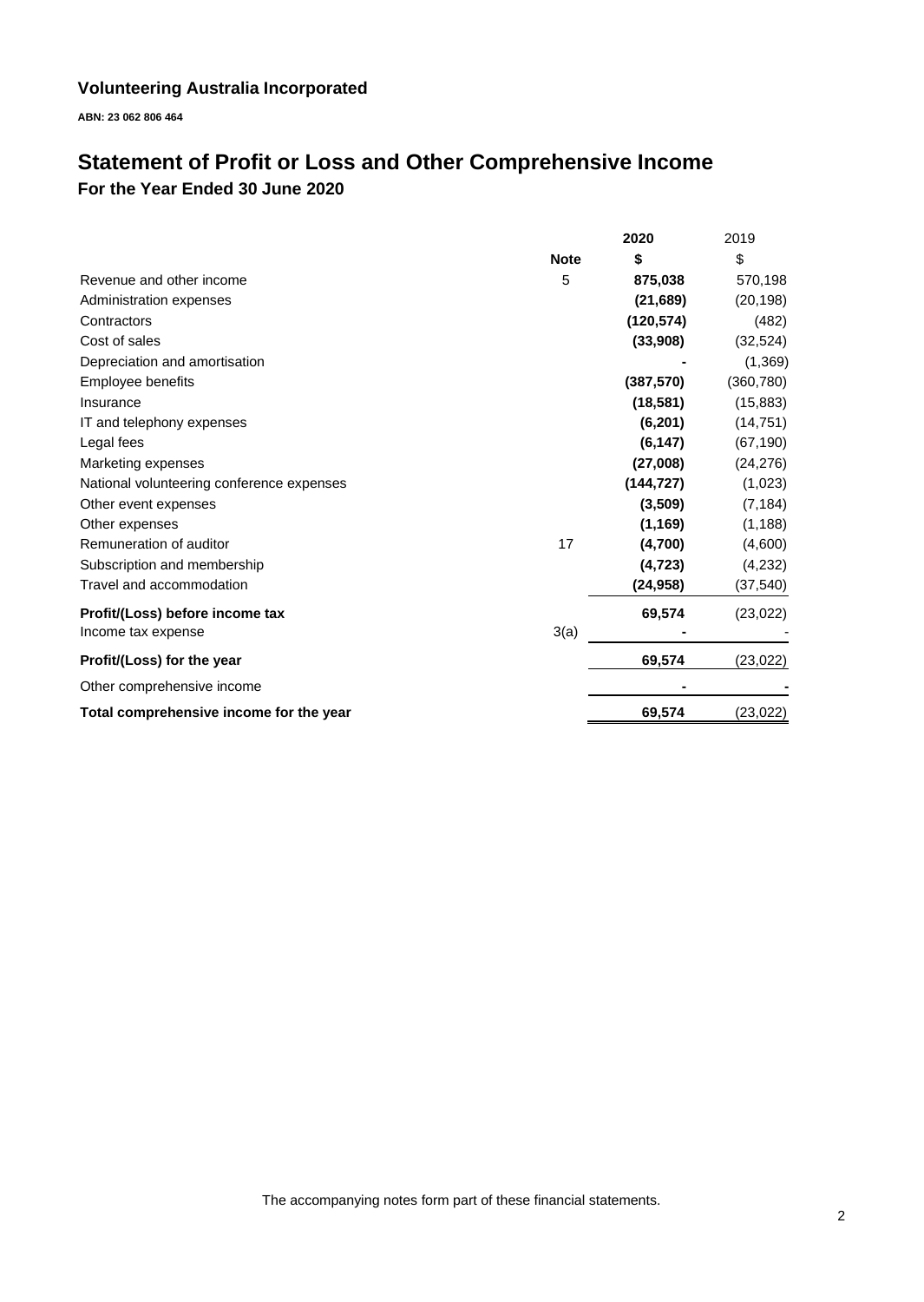**ABN: 23 062 806 464**

# **Statement of Financial Position As At 30 June 2020**

|                              |             | 2020    | 2019    |
|------------------------------|-------------|---------|---------|
|                              | <b>Note</b> | \$      | \$      |
| <b>ASSETS</b>                |             |         |         |
| <b>CURRENT ASSETS</b>        |             |         |         |
| Cash and cash equivalents    | 6           | 409,459 | 462,357 |
| Other financial assets       | 7           |         | 200,000 |
| Trade and other receivables  | 8           | 2,748   | 902     |
| Inventories on hand          | 9           | 10,461  | 11,828  |
| Other assets                 | 10          | 56,023  | 9,635   |
| TOTAL CURRENT ASSETS         |             | 478,691 | 684,722 |
| <b>TOTAL ASSETS</b>          |             | 478,691 | 684,722 |
| <b>LIABILITIES</b>           |             |         |         |
| <b>CURRENT LIABILITIES</b>   |             |         |         |
| Trade and other payables     | 12          | 20,714  | 49,771  |
| <b>Employment provisions</b> | 13          | 9,203   | 11,893  |
| Income in advance            | 14          | 56,000  | 299,858 |
| TOTAL CURRENT LIABILITIES    |             | 85,917  | 361,522 |
| <b>TOTAL LIABILITIES</b>     |             | 85,917  | 361,522 |
| <b>NET ASSETS</b>            |             | 392,774 | 323,200 |
| <b>EQUITY</b>                |             |         |         |
| Retained earnings            |             | 392,774 | 323,200 |
| <b>TOTAL EQUITY</b>          |             | 392,774 | 323,200 |
|                              |             |         |         |

The accompanying notes form part of these financial statements.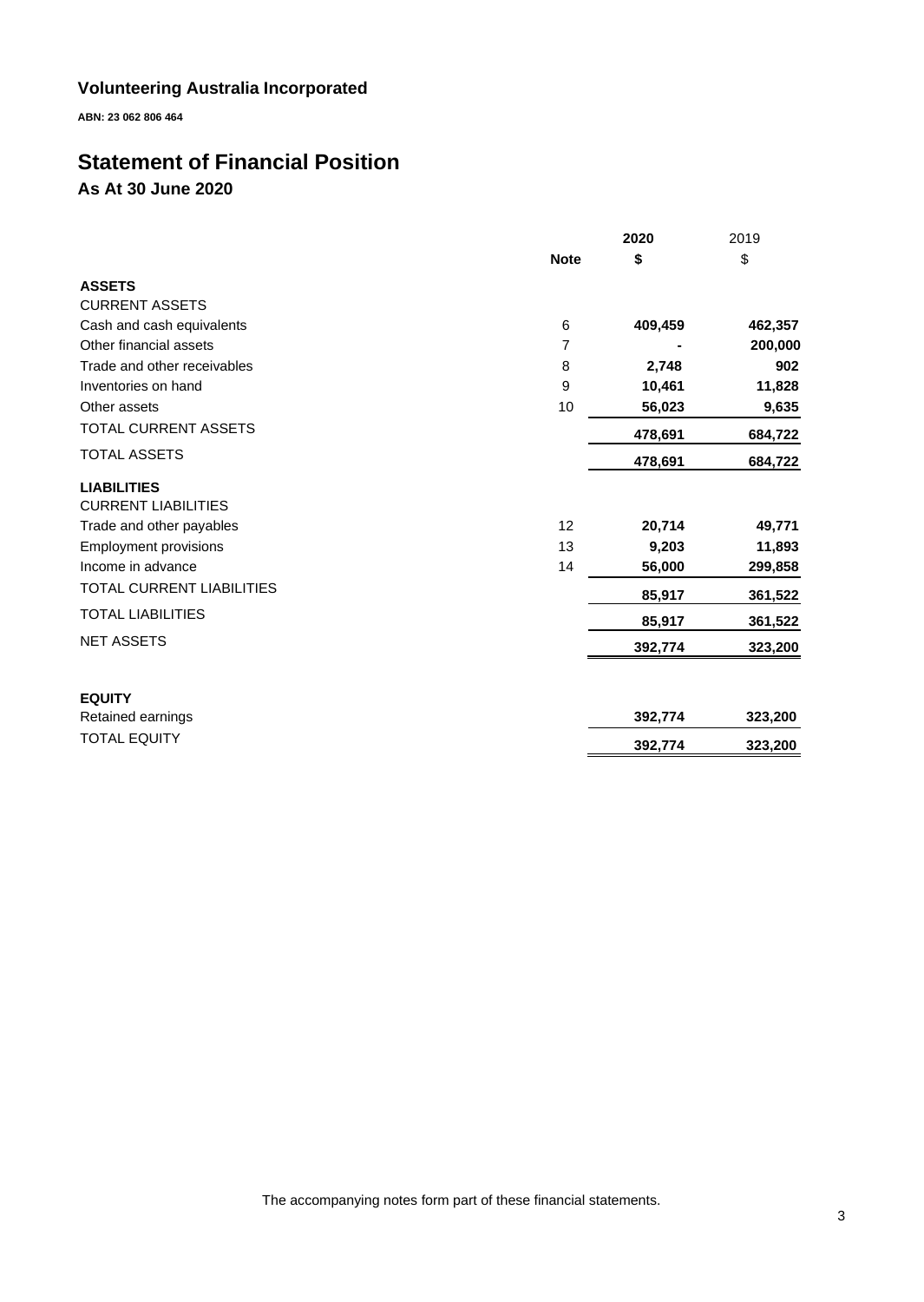**ABN: 23 062 806 464**

# **Statement of Changes in Equity**

# **For the Year Ended 30 June 2020**

|                         | <b>Earnings</b> | <b>Total</b> |
|-------------------------|-----------------|--------------|
|                         |                 |              |
| Balance at 1 July 2019  | 323.200         | 323,200      |
| Profit for the year     | 69.574          | 69.574       |
| Balance at 30 June 2020 | 392,774         | 392,774      |

**Retained** 

**2019**

**2020**

|                         | <b>Retained</b><br><b>Earnings</b> | <b>Total</b> |
|-------------------------|------------------------------------|--------------|
|                         |                                    | S            |
| Balance at 1 July 2018  | 346.222                            | 346,222      |
| Loss for the year       | (23,022)                           | (23, 022)    |
| Balance at 30 June 2019 | 323,200                            | 323,200      |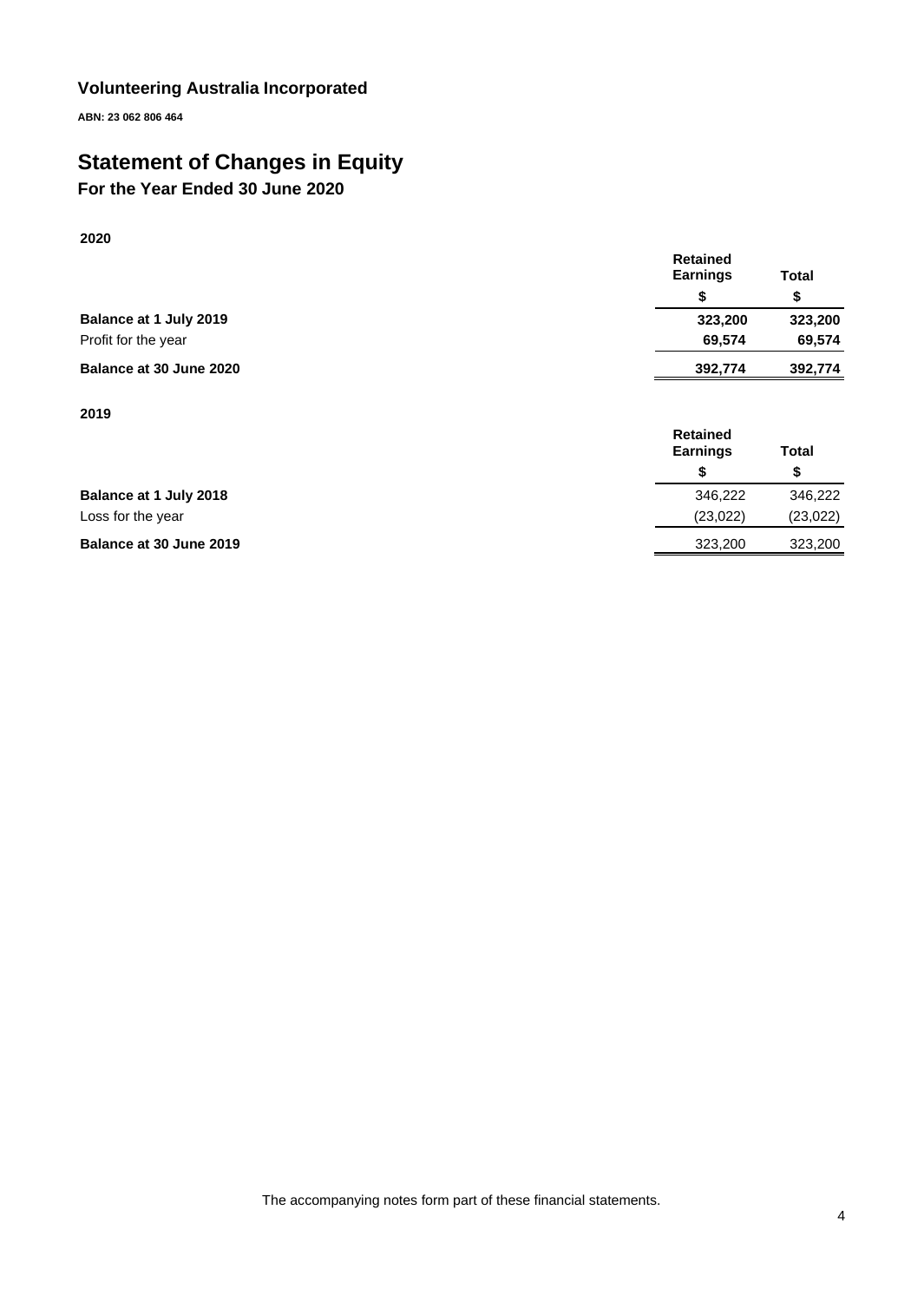**ABN: 23 062 806 464**

# **Statement of Cash Flows**

# **For the Year Ended 30 June 2020**

|                                                      |             | 2020       | 2019       |
|------------------------------------------------------|-------------|------------|------------|
|                                                      | <b>Note</b> | \$         | \$         |
| <b>CASH FLOWS FROM OPERATING ACTIVITIES:</b>         |             |            |            |
| Receipts from customers                              |             | 289,036    | 379,741    |
| Payments to suppliers and employees                  |             | (897, 408) | (879, 743) |
| Grant income                                         |             | 346,359    | 579,816    |
| Interest received                                    |             | 9,115      | 6,259      |
| Net cash (used in)/ provided by operating activities | 19(a)       | (252,898)  | 86,073     |
| <b>CASH FLOWS FROM INVESTING ACTIVITIES:</b>         |             |            |            |
| Payment to held to maturity investment               |             | 200,000    | (200,000)  |
| Net cash provided by/ (used in) investing activities |             | 200,000    | (200,000)  |
|                                                      |             |            |            |
| Net (decrease) in cash and cash equivalents held     |             | (52, 898)  | (113, 927) |
| Cash and cash equivalents at beginning of year       |             | 462,357    | 576,284    |
| Cash and cash equivalents at end of financial year   | 6           | 409,459    | 462,357    |

The accompanying notes form part of these financial statements.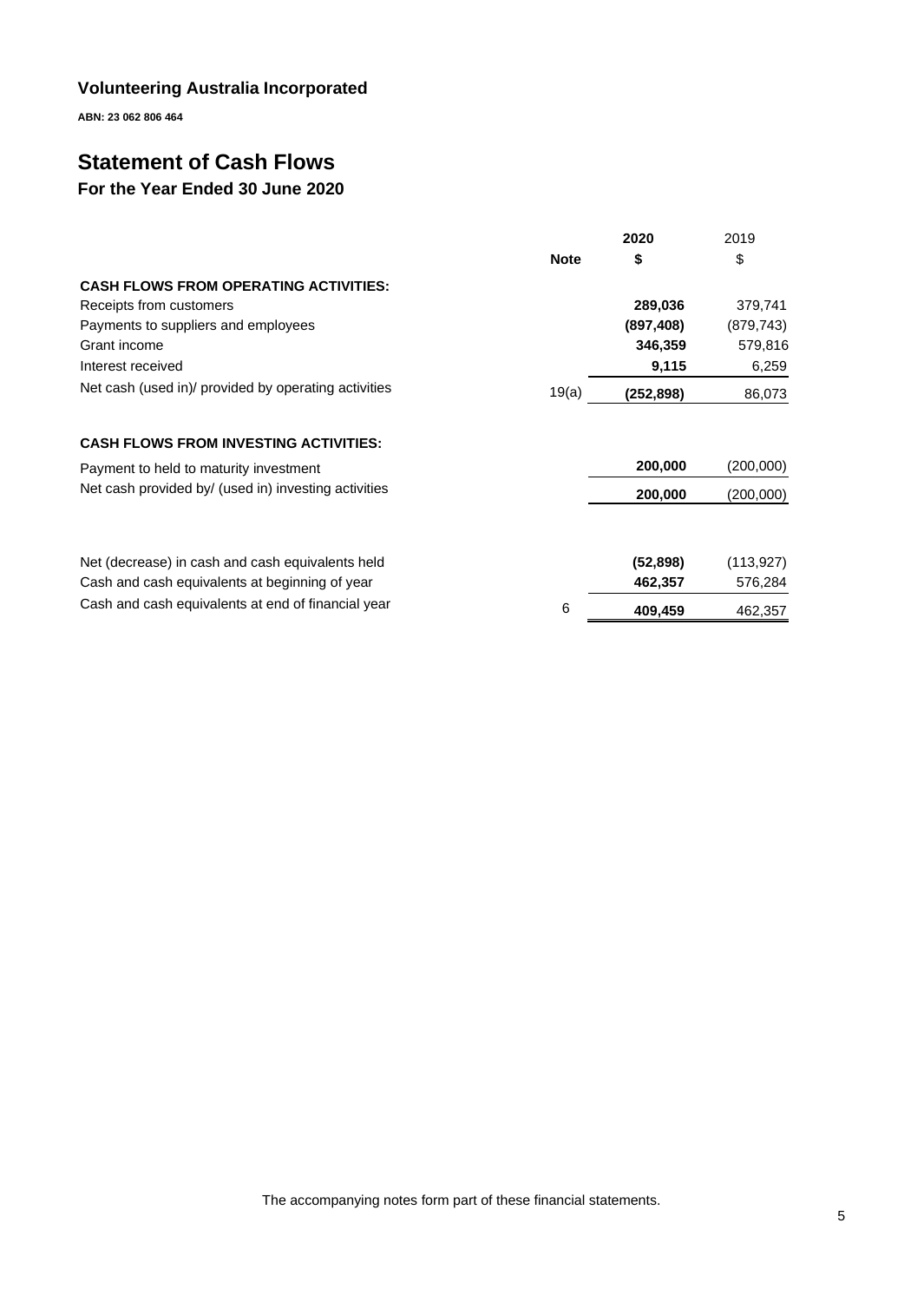**ABN: 23 062 806 464**

# **Notes to the Financial Statements For the Year Ended 30 June 2020**

The financial report covers Volunteering Australia Incorporated as an individual entity. Volunteering Australia Incorporated is a not-for-profit Association, registered and domiciled in Australia.

#### **1 Basis of Preparation**

The financial statements are general purpose financial statements that have been prepared in accordance with the *Australian Charities and Not-for-profits Commission Act 2012* and Australian Accounting Standards and Interpretations of the Australian Accounting Standards Board. The entity is a not-for-profit entity for financial reporting purposes under Australian Accounting Standards. Material accounting policies adopted in the preparation of these financial statements are presented below and have been consistently applied unless stated otherwise.

The financial statements, except for the cash flow information, have been prepared on an accrual basis and are based on historical costs, modified, where applicable, by the measurement at fair value of selected non-current assets, financial assets and financial liabilities. The amounts presented in the financial statements have been rounded to the nearest dollar.

#### **2 Change in Accounting Policy**

#### **Revenue from Contracts with Customers – Adoption of AASB 15**

The Company has adopted AASB 15 Revenue from Contracts with Customers and AASB 1058 Income of Not-for-Profit Entities for the first time in the current year with a date of initial application of 1 July 2019.

The Company has applied AASB 15 and AASB 1058 using the cumulative effect method which means the comparative information has not been restated and continues to be reported under AASB 111, AASB 118, AASB 1004 and related interpretations. All adjustments on adoption of AASB 15 and AASB 1058 have been taken to retained earnings at 1 July 2019.

The key changes to the Company's accounting policies and the impact on these financial statements from applying AASB 15 and AASB 1058 are described below.

#### **Transfer of control to a customer – over time or at a point in time**

AASB 15 has specific criteria regarding whether control is transferred over time or at a point in time. The Company has reviewed its contracts and concluded that the criteria for recognition over time is not met in some circumstances. In such cases, revenue and related production costs will be recognised at the delivery of each separate performance obligation instead of over the contract using a single margin.

There is no material impact on these financial statements from applying AASB 15 and AASB 1058.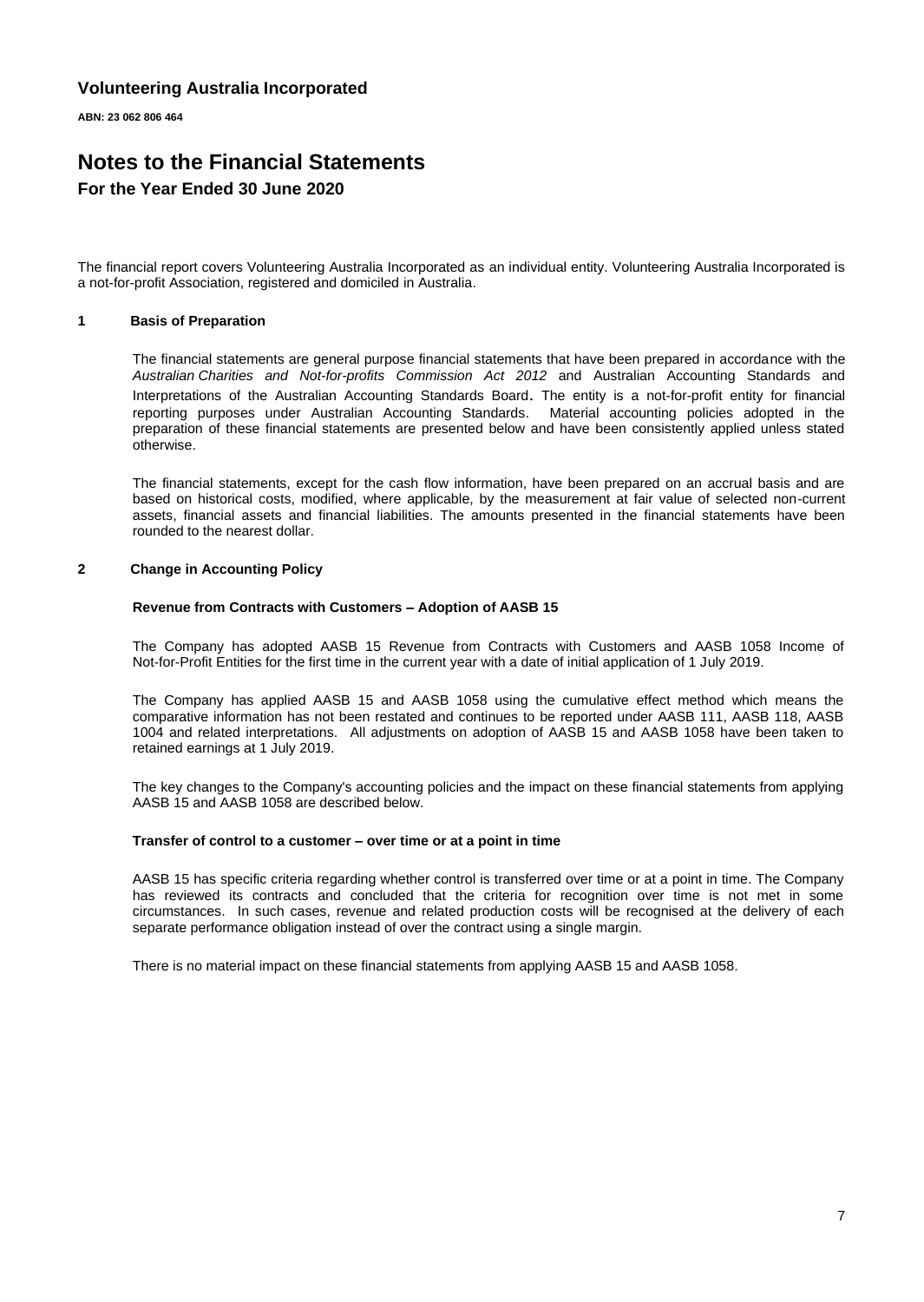**ABN: 23 062 806 464**

# **Notes to the Financial Statements**

### **For the Year Ended 30 June 2020**

#### **3 Summary of Significant Accounting Policies**

#### **(a) Income Tax**

Volunteering Australia Incorporated is exempt from income tax under Division 50 of the *Income Tax Assessment Act 1997*.

#### **(b) Revenue and other income**

#### **For comparative year**

Revenue is recognised when the amount of the revenue can be measured reliably, it is probable that economic benefits associated with the transaction will flow to Volunteering Australia Incorporated and specific criteria relating to the type of revenue as noted below, has been satisfied.

Revenue is measured at the fair value of the consideration received or receivable and is presented net of returns, discounts and rebates.

Donations are recognised as revenue when received.

Donations in kind are recognised as revenue when, and only when, a fair value can be reliably determined. They are recognised concurrently as an expense of the same amount.

#### **Grant revenue**

Grant revenue is recognised in the statement of profit or loss and other comprehensive income when the Association obtains control of the grant, it is probable that the economic benefits gained from the grant will flow to the entity and the amount of the grant can be measured reliably.

When grant revenue is received whereby the Association incurs an obligation to deliver economic value directly back to the contributor, this is considered a reciprocal transaction and the grant revenue is recognised in the statement of financial position as a liability until the service has been delivered to the contributor, otherwise the grant is recognised as income on receipt.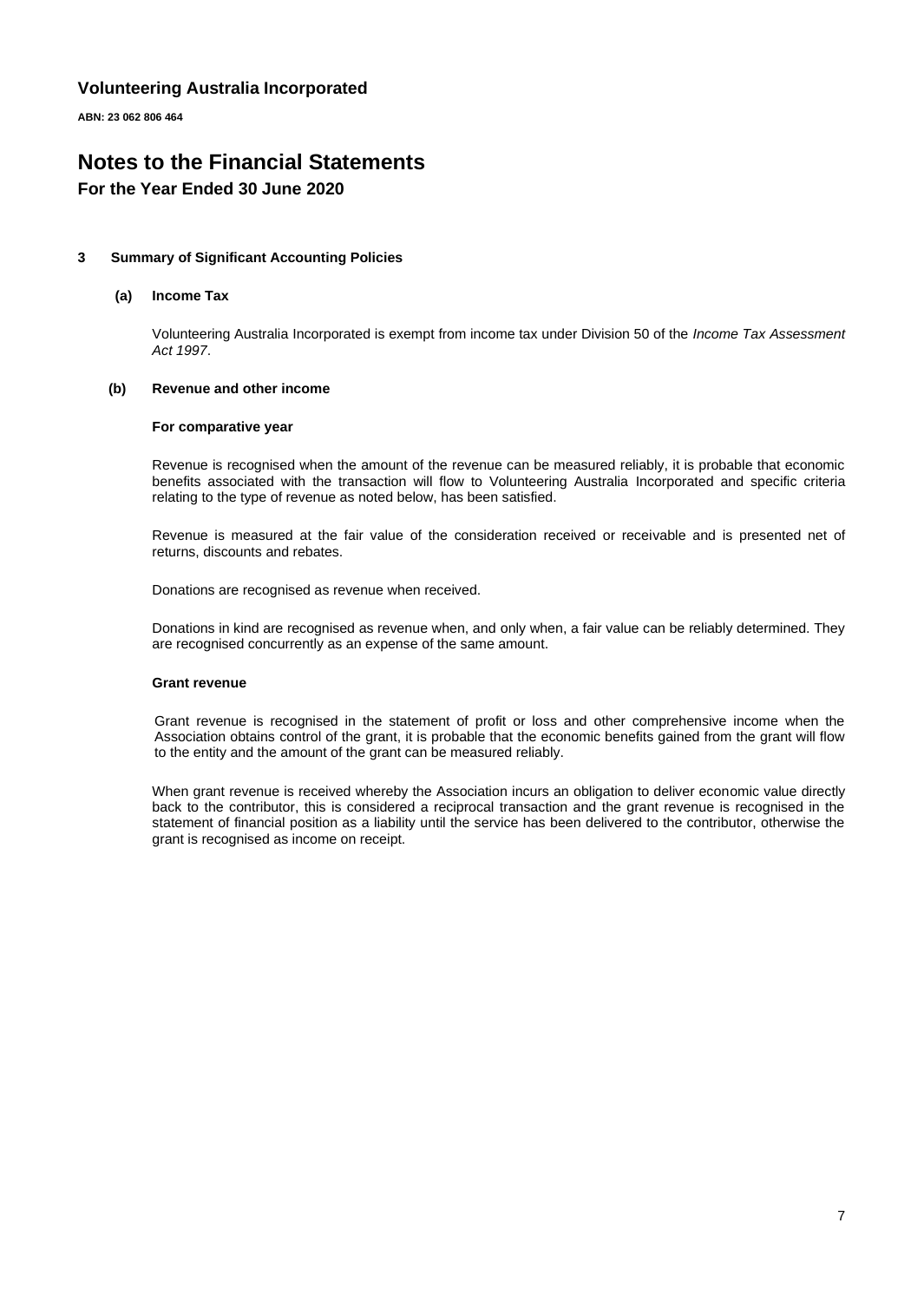**ABN: 23 062 806 464**

### **Notes to the Financial Statements For the Year Ended 30 June 2020**

#### **(c) Revenue and other income (Continued)**

#### **Revenue from contracts with customers**

#### **For current year**

The core principle of AASB 15 is that revenue is recognised on a basis that reflects the transfer of promised goods or services to customers at an amount that reflects the consideration the Association expects to receive in exchange for those goods or services. Revenue is recognised by applying a five-step model as follows:

- 1. Identify the contract with the customer
- 2. Identify the performance obligations
- 3. Determine the transaction price
- 4. Allocate the transaction price to the performance obligations
- 5. Recognise revenue as and when control of the performance obligations is transferred

Generally the timing of the payment for sale of goods and rendering of services corresponds closely to the timing of satisfaction of the performance obligations, however where there is a difference, it will result in the recognition of a receivable, contract asset or contract liability.

None of the revenue streams of the Association have any significant financing terms as there is less than 12 months between receipt of funds and satisfaction of performance obligations.

#### **Other income**

Other income is recognised on an accruals basis when the Association is entitled to it.

#### **Grant income**

When the Association receives operating grant revenue, donations or bequests, it assesses whether the contract is enforceable and has sufficiently specific performance obligations in accordance to AASB 15,

When both these conditions are satisfied, the Association:

- identifies each performance obligation relating to the grant
- recognises a contract liability for its obligations under the agreement
- recognises revenue as it satisfies its performance obligations.

If a contract liability is recognised as a related amount above, the Association recognises income in profit or loss when or as it satisfies its obligations under the contract.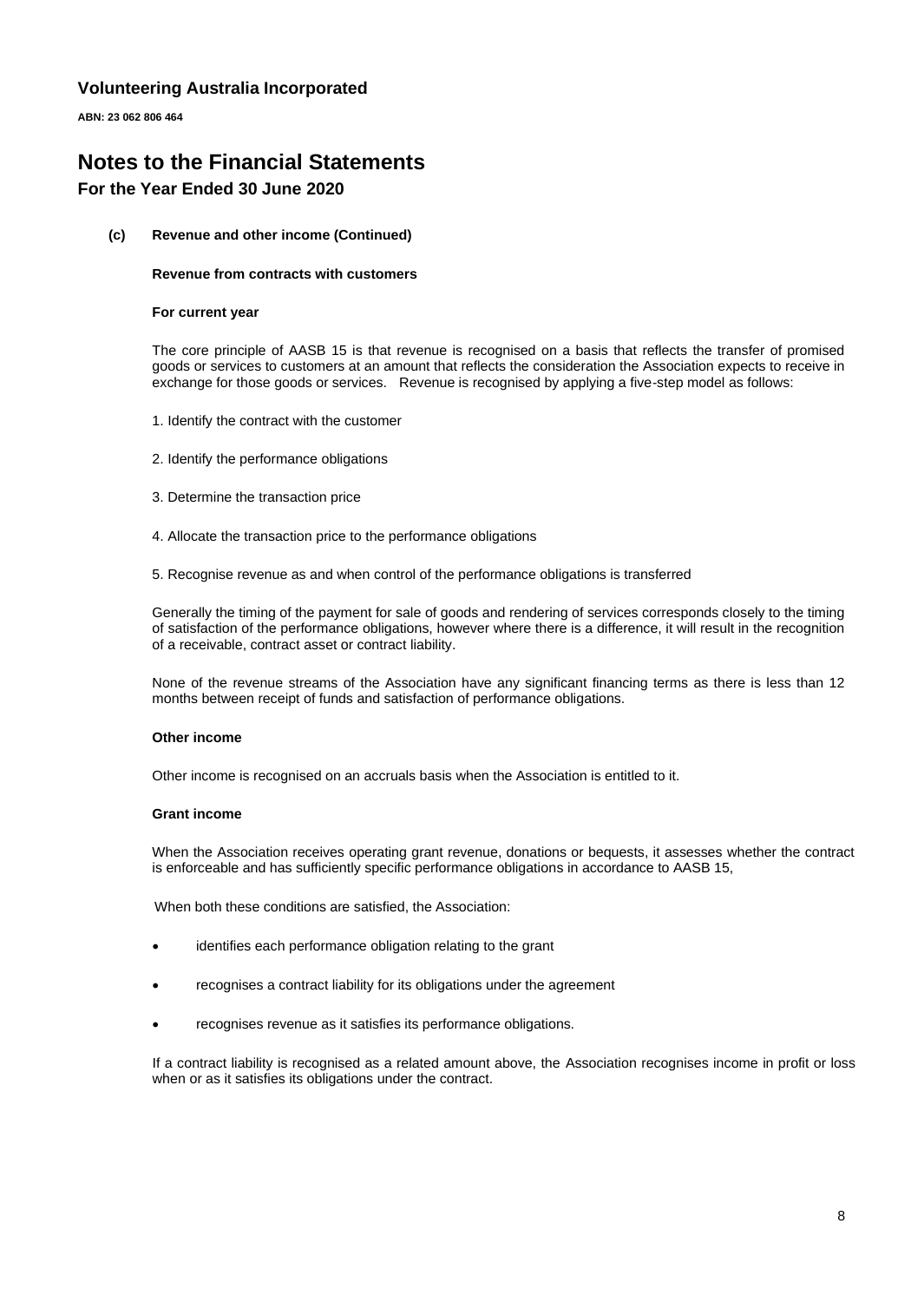**ABN: 23 062 806 464**

### **Notes to the Financial Statements For the Year Ended 30 June 2020**

#### **(d) Goods and services tax (GST)**

Revenue, expenses and assets are recognised net of the amount of goods and services tax (GST), except where the amount of GST incurred is not recoverable from the Australian Taxation Office (ATO).

Receivables and payables are stated inclusive of the amount of GST.

Cash flows in the statement of cash flows are included on a gross basis and the GST component of cash flows arising from investing and financing activities which is recoverable from, or payable to, the taxation authority is classified as operating cash flows.

#### **(e) Inventories**

Inventories acquired at no cost, or for nominal consideration are valued at the current replacement cost as at the date of acquisition, which is the deemed cost.

#### **(f) Financial instruments**

Financial instruments are recognised initially on the date that the Association becomes party to the contractual provisions of the instrument.

On initial recognition, all financial instruments are measured at fair value plus transaction costs (except for instruments measured at fair value through profit or loss where transaction costs are expensed as incurred).

#### **Financial assets**

All recognised financial assets are subsequently measured in their entirety at either amortised cost or fair value, depending on the classification of the financial assets.

#### Classification

On initial recognition, the Association classifies its financial assets into the following categories, those measured at:

- amortised cost
- fair value through profit or loss FVTPL
- fair value through other comprehensive income equity instrument (FVOCI equity)

Financial assets are not reclassified subsequent to their initial recognition unless the Association changes its business model for managing financial assets.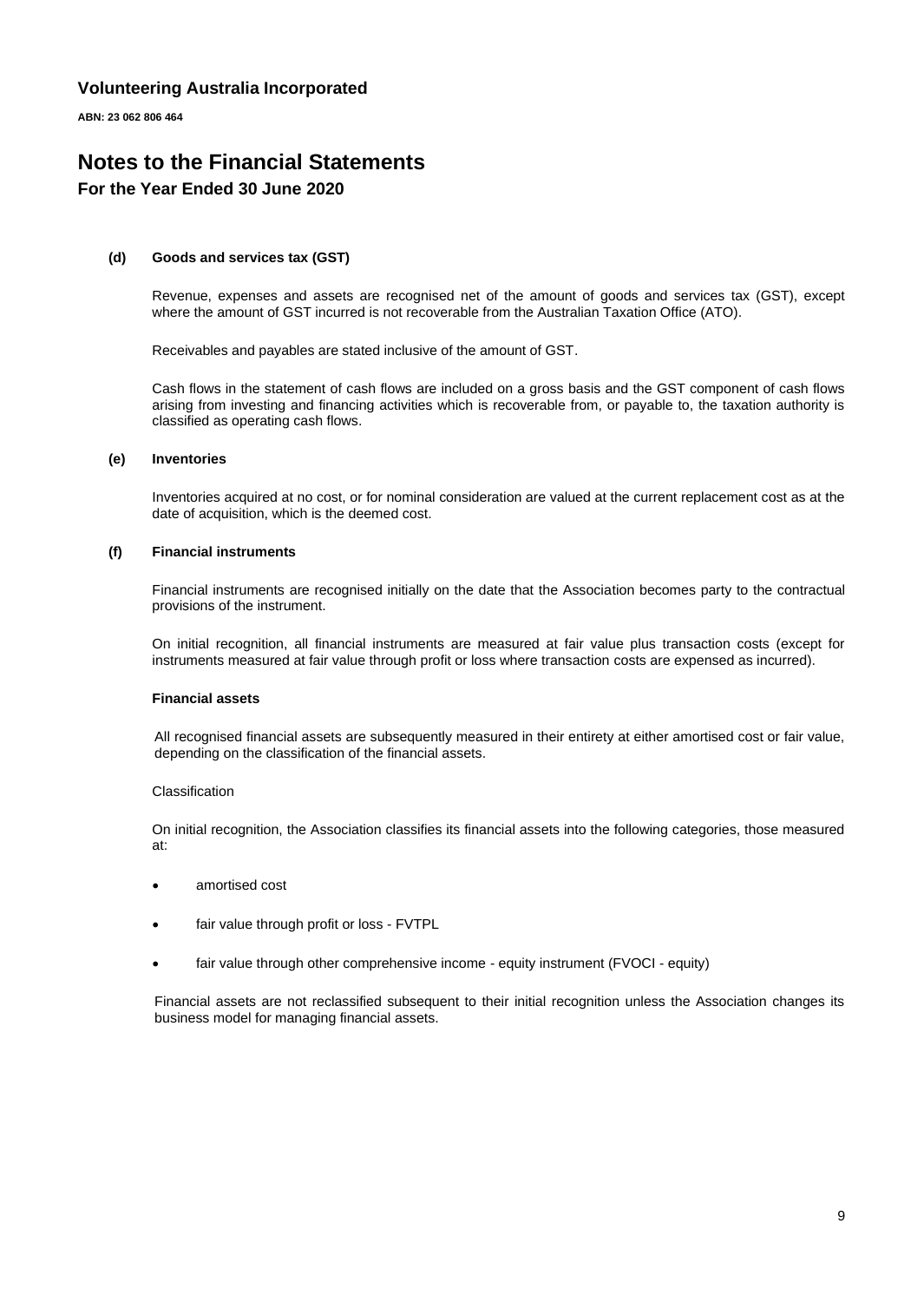**ABN: 23 062 806 464**

# **Notes to the Financial Statements For the Year Ended 30 June 2020**

#### **(f) Financial instruments (Continued)**

#### *Amortised cost*

Assets measured at amortised cost are financial assets where:

- the business model is to hold assets to collect contractual cash flows; and
- the contractual terms give rise on specified dates to cash flows are solely payments of principal and interest on the principal amount outstanding.

The Association's financial assets measured at amortised cost comprise trade and other receivables and cash and cash equivalents in the statement of financial position.

Subsequent to initial recognition, these assets are carried at amortised cost using the effective interest rate method less provision for impairment.

Interest income and impairment are recognised in profit or loss. Gain or loss on derecognition is recognised in profit or loss.

*Fair value through other comprehensive income (FVOCI)*

Equity instruments

The Association has no investment in listed or unlisted entities.

*Fair value through profit or loss (FVTPL)*

All financial assets not classified as measured at amortised cost or fair value through other comprehensive income as described above are measured at FVTPL.

The Association holds no investments that fall into this category.

Net gains or losses, including any interest or dividend income are recognised in profit or loss.

Impairment of financial assets

Impairment of financial assets is recognised on an expected credit loss (ECL) basis for the following assets:

• financial assets measured at amortised cost

When determining whether the credit risk of a financial assets has increased significant since initial recognition and when estimating ECL, the Association considers reasonable and supportable information that is relevant and available without undue cost or effort. This includes both quantitative and qualitative information and analysis based on the Association's historical experience and informed credit assessment and including forward looking information.

The Association uses the presumption that an asset which is more than 30 days past due has seen a significant increase in credit risk.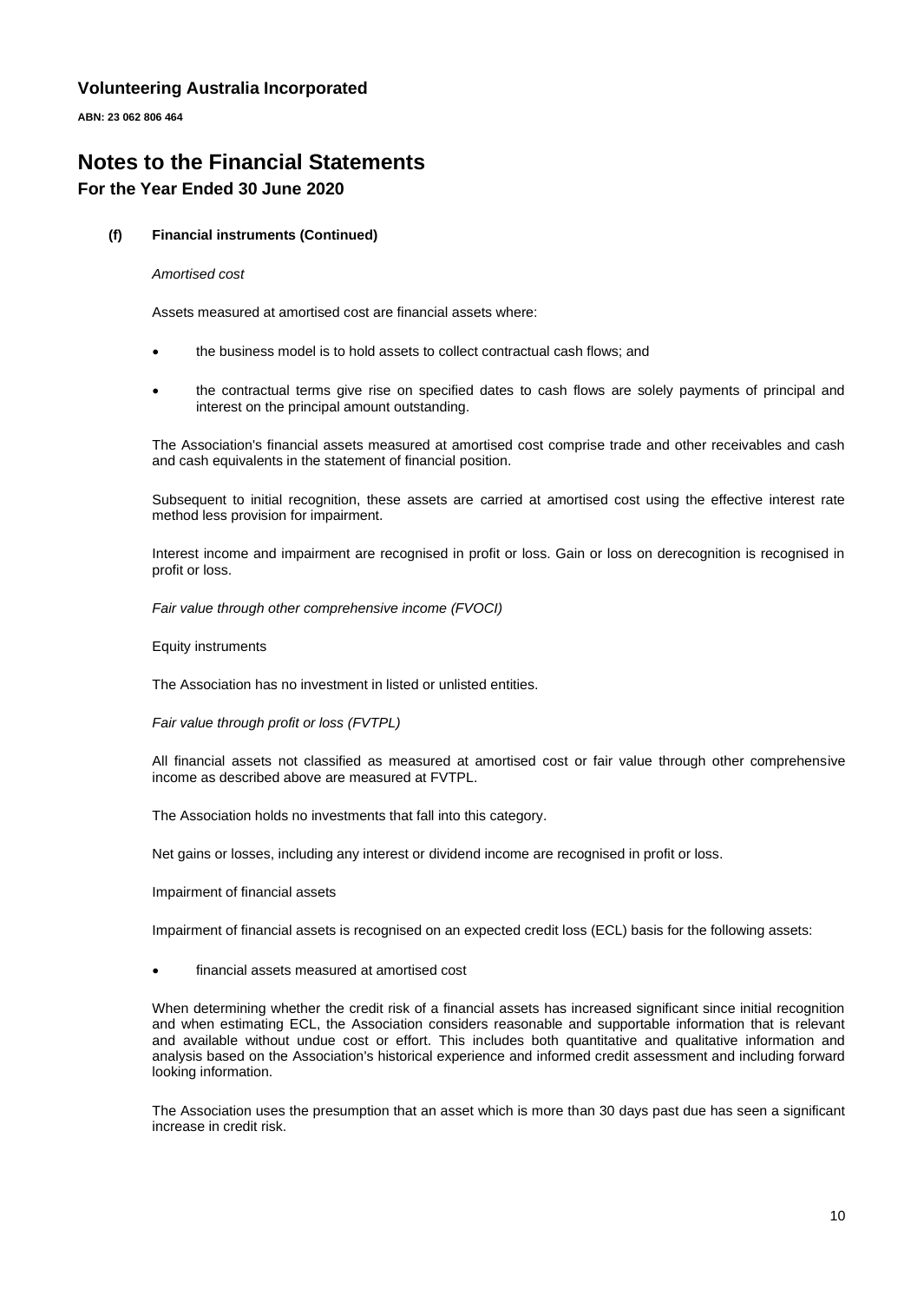**ABN: 23 062 806 464**

# **Notes to the Financial Statements For the Year Ended 30 June 2020**

#### **(f) Financial instruments (Continued)**

The Association uses the presumption that a financial asset is in default when:

- the other party is unlikely to pay its credit obligations to the Association in full, without recourse to the Association to actions such as realising security (if any is held); or
- the financial assets is more than 90 days past due.

Credit losses are measured as the present value of the difference between the cash flows due to the Association in accordance with the contract and the cash flows expected to be received.

#### Trade receivables

Impairment of trade receivables have been determined using the simplified approach in AASB 9 which uses an estimation of lifetime expected credit losses. The Association has determined the probability of non-payment of the receivable and multiplied this by the amount of the expected loss arising from default.

The amount of the impairment is recorded in a separate allowance account with the loss being recognised in finance expense. Once the receivable is determined to be uncollectable then the gross carrying amount is written off against the associated allowance.

Where the Association renegotiates the terms of trade receivables due from certain customers, the new expected cash flows are discounted at the original effective interest rate and any resulting difference to the carrying value is recognised in profit or loss.

Other financial assets measured at amortised cost

Impairment of other financial assets measured at amortised cost are determined using the expected credit loss model in AASB 9. On initial recognition of the asset, an estimate of the expected credit losses for the next 12 months is recognised. Where the asset has experienced significant increase in credit risk then the lifetime losses are estimated and recognised.

#### **Impairment of financial assets**

At the end of the reporting period Volunteering Australia Incorporated assesses whether there is any objective evidence that a financial asset or group of financial assets is impaired.

#### *Financial assets at amortised cost*

If there is objective evidence that an impairment loss on financial assets carried at amortised cost has been incurred, the amount of the loss is measured as the difference between the asset's carrying amount and the present value of the estimated future cash flows discounted at the financial assets original effective interest rate.

Impairment on loans and receivables is reduced through the use of an allowance account, all other impairment losses on financial assets at amortised cost are taken directly to the asset.

Subsequent recoveries of amounts previously written off are credited against other expenses in profit or loss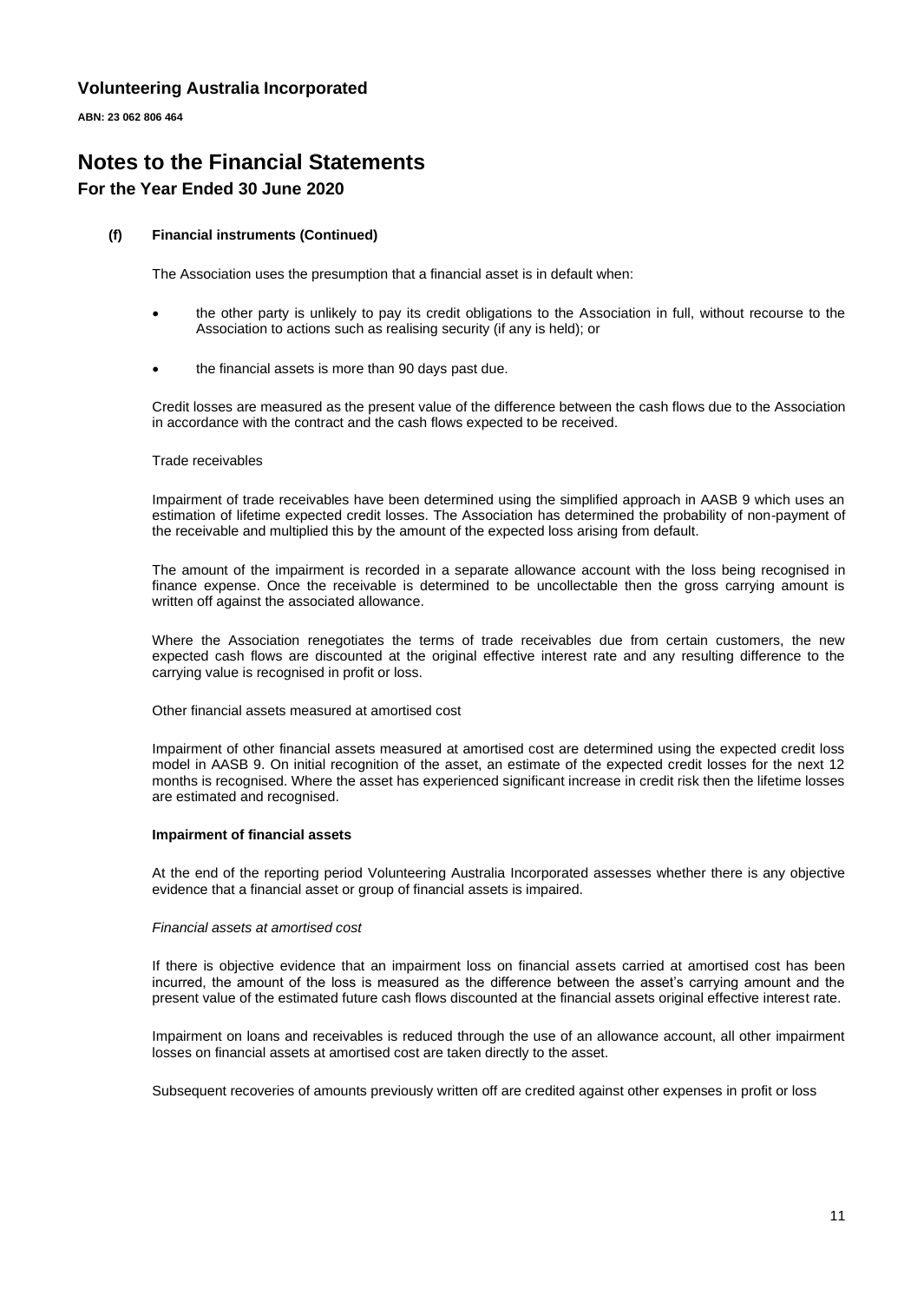**ABN: 23 062 806 464**

## **Notes to the Financial Statements For the Year Ended 30 June 2020**

#### **(f) Financial instruments (Continued)**

#### **Impairment of non-financial assets**

At the end of each reporting period Volunteering Australia Incorporated determines whether there is an evidence of an impairment indicator for non-financial assets.

Where an indicator exists and regardless for indefinite life intangible assets and intangible assets not yet available for use, the recoverable amount of the asset is estimated.

Reversal indicators are considered in subsequent periods for all assets which have suffered an impairment loss.

#### **(g) Cash and cash equivalents**

Cash and cash equivalents comprises cash on hand, demand deposits and short-term investments which are readily convertible to known amounts of cash and which are subject to an insignificant risk of change in value.

#### **(h) Employee benefits**

Provision is made for the Association's liability for employee benefits arising from services rendered by employees to the end of the reporting period. Employee benefits that are expected to be wholly settled within one year have been measured at the amounts expected to be paid when the liability is settled.

Employee benefits expected to be settled more than one year after the end of the reporting period have been measured at the present value of the estimated future cash outflows to be made for those benefits. In determining the liability, consideration is given to employee wage increases and the probability that the employee may satisfy vesting requirements. Cashflows are discounted using market yields on Australian Government's 10 years bond rate, with terms to maturity that match the expected timing of cashflows. Changes in the measurement of the liability are recognised in profit or loss.

#### **(i) Provisions**

Provisions are recognised when the Association has a legal or constructive obligation, as a result of past events, for which it is probable that an outflow of economic benefits will result, and that outflow can be reliably measured.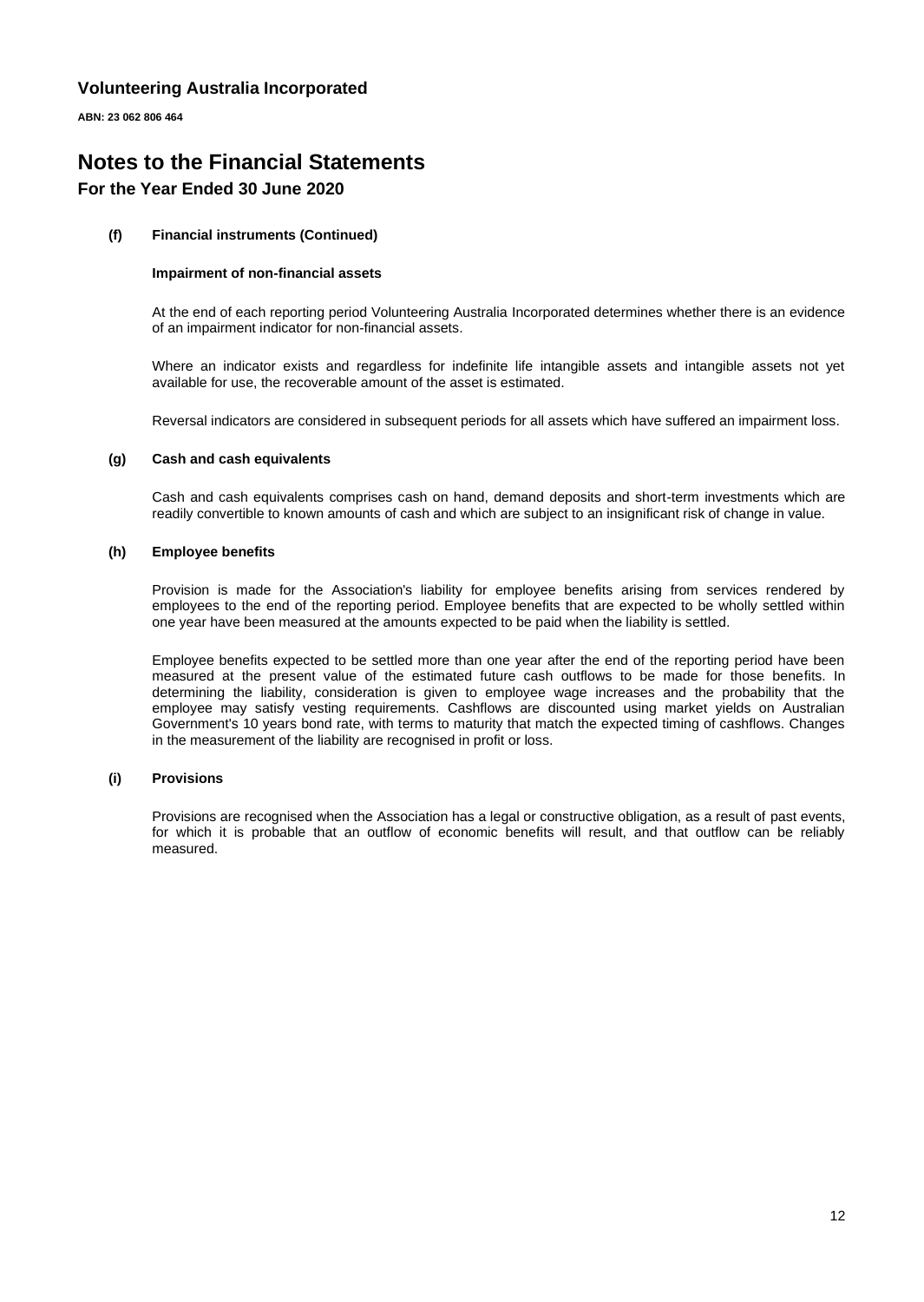**ABN: 23 062 806 464**

# **Notes to the Financial Statements For the Year Ended 30 June 2020**

#### **4 Critical Accounting Estimates and Judgments**

Those charged with governance make estimates and judgements during the preparation of these financial statements regarding assumptions about current and future events affecting transactions and balances.

These estimates and judgements are based on the best information available at the time of preparing the financial statements, however as additional information is known then the actual results may differ from the estimates.

The significant estimates and judgements made have been described below.

#### **Key estimates - receivables**

The receivables at reporting date have been reviewed to determine whether there is any objective evidence that any of the receivables are impaired. An impairment provision is included for any receivable where the entire balance is not considered collectible. The impairment provision is based on the best information at the reporting date.

#### **5 Revenue and Other Income**

|                                           | 2020    | 2019    |
|-------------------------------------------|---------|---------|
|                                           | \$      | \$      |
| Revenue and other income                  |         |         |
| - Government stimulus payments            | 72,692  |         |
| - Grant income                            | 558,730 | 252,248 |
| - National volunteering conference income |         | 1,628   |
| - Donations                               | 3,540   | 6,657   |
| - Donations in kind                       | 6,147   | 65,870  |
| - Interest received                       | 9,115   | 6,538   |
| - Membership income                       | 64,398  | 64,252  |
| - Merchandise sales                       | 81,513  | 100,058 |
| - Other income                            | 2,496   | 4,278   |
| - Project and sponsorship income          | 76,407  | 68,669  |
|                                           | 875,038 | 570,198 |

#### **6 Cash and Cash Equivalents**

Cash and Cash equivalents reported in the statement of cash flows are reconciled to the equivalent items in the statement of financial position as follows:

|                                 | 2020    | 2019    |
|---------------------------------|---------|---------|
|                                 |         |         |
| Cash and cash equivalents       | 409.459 | 462,357 |
| Total cash and cash equivalents | 409.459 | 462,357 |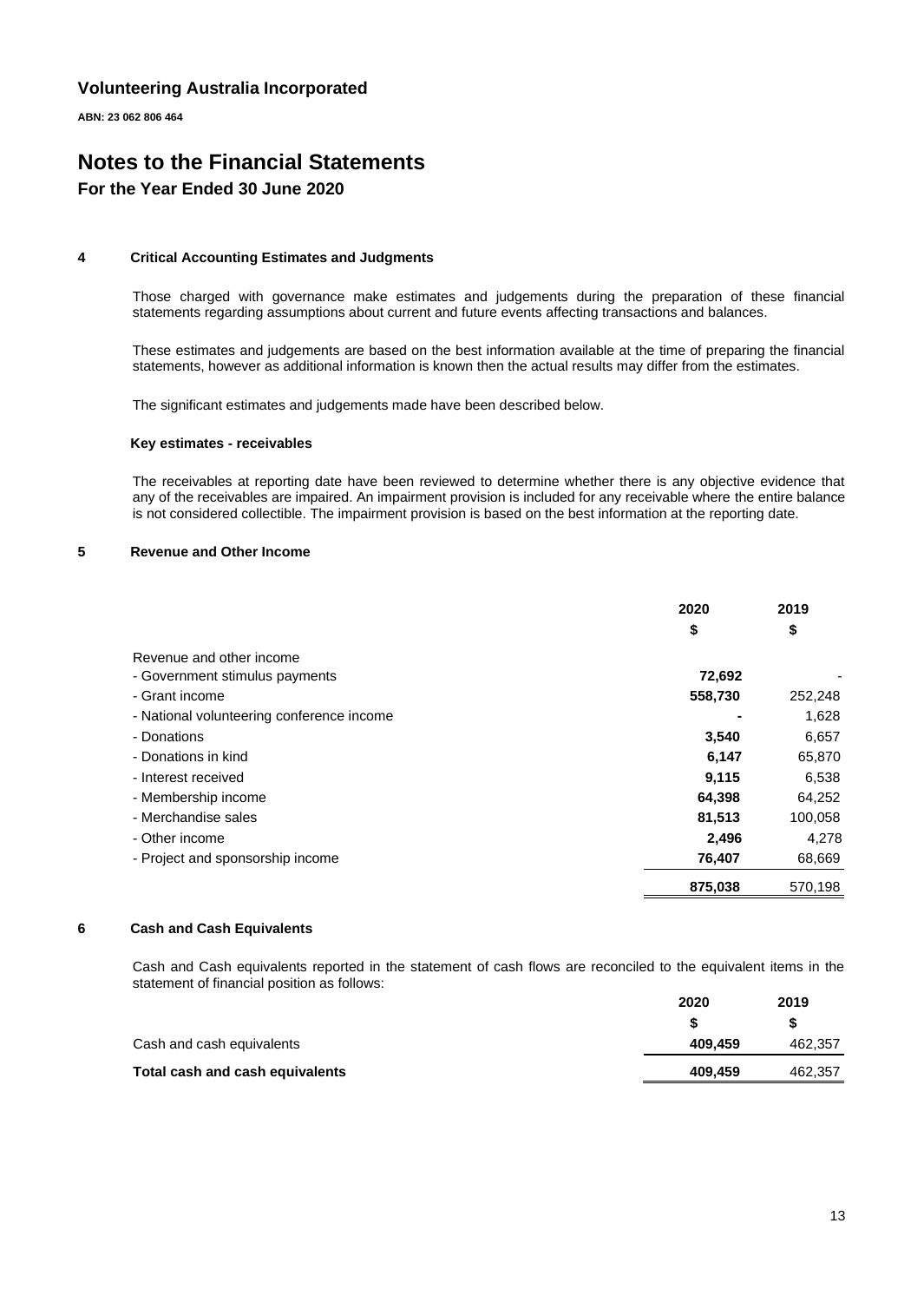**ABN: 23 062 806 464**

# **Notes to the Financial Statements**

**For the Year Ended 30 June 2020**

| $\bf 7$          | <b>Other financial assets</b>      |                |                          |
|------------------|------------------------------------|----------------|--------------------------|
|                  |                                    | 2020           | 2019                     |
|                  |                                    | \$             | \$                       |
|                  | Term deposits                      | $\blacksquare$ | 200,000                  |
|                  |                                    | $\blacksquare$ | 200,000                  |
| 8                | <b>Trade and Other Receivables</b> |                |                          |
|                  |                                    | 2020           | 2019                     |
|                  |                                    | \$             | \$                       |
|                  | <b>CURRENT</b>                     |                |                          |
|                  | Trade receivables                  |                | 902                      |
|                  | GST receivable                     | 2,748          | $\overline{\phantom{a}}$ |
|                  |                                    | 2,748          | 902                      |
| $\boldsymbol{9}$ | <b>Inventories</b>                 |                |                          |
|                  |                                    | 2020           | 2019                     |
|                  |                                    | \$             | \$                       |
|                  | <b>CURRENT</b>                     |                |                          |
|                  | At cost:                           |                |                          |
|                  | Inventories                        | 10,461         | 11,828                   |
|                  |                                    | 10,461         | 11,828                   |
| 10               | <b>Other Assets</b>                |                |                          |
|                  |                                    | 2020           | 2019                     |
|                  |                                    | \$             | \$                       |
|                  | <b>CURRENT</b>                     |                |                          |
|                  | Prepayments                        | 18,716         | 9,346                    |
|                  | Accrued income                     | 37,307         | 289                      |
|                  |                                    | 56,023         | 9,635                    |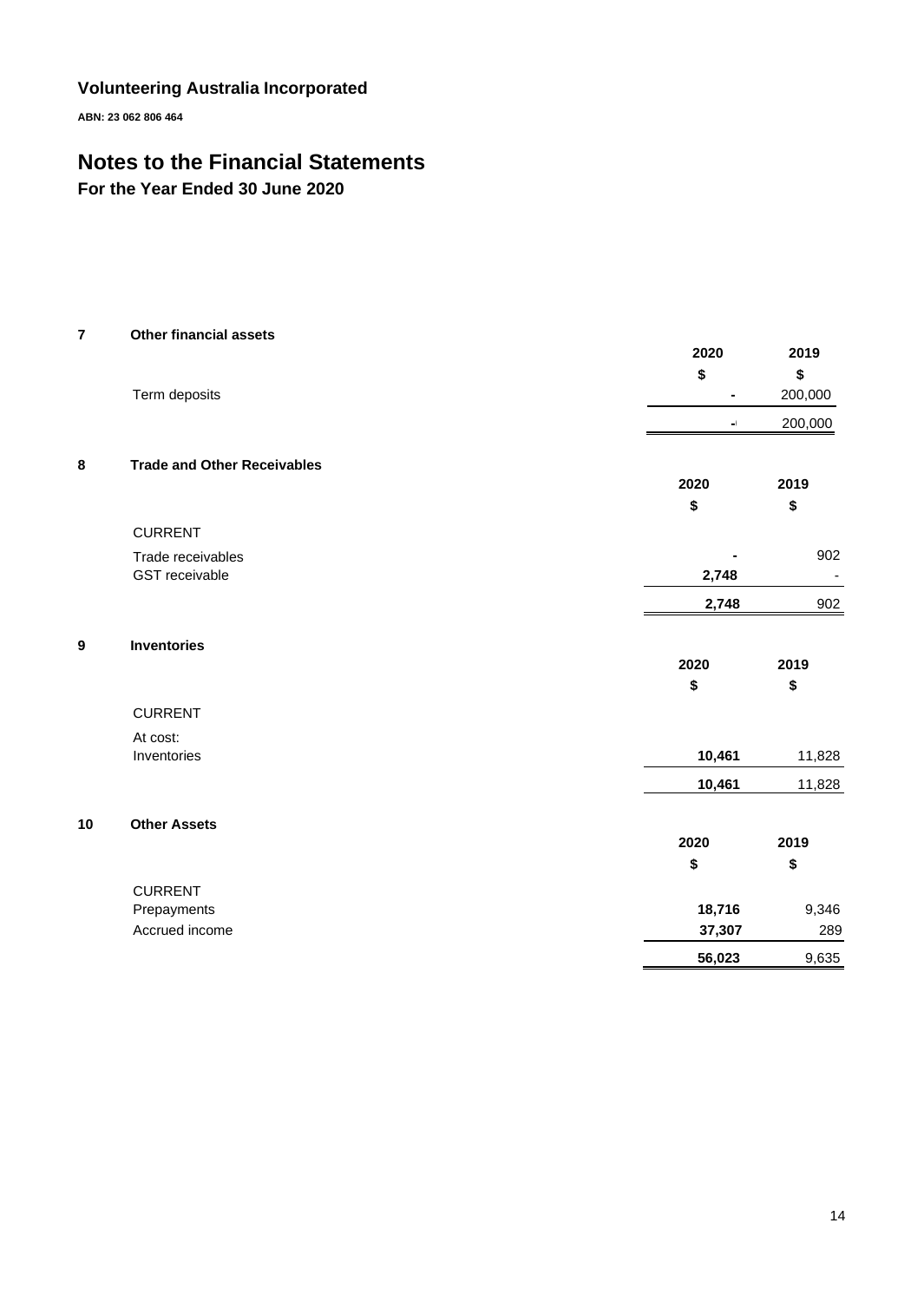**ABN: 23 062 806 464**

# **Notes to the Financial Statements**

**For the Year Ended 30 June 2020**

#### **11 Plant and equipment**

|                               | 2020     | 2019                     |  |
|-------------------------------|----------|--------------------------|--|
|                               |          | \$                       |  |
| Office equipment              |          |                          |  |
| At cost                       | 1,368    | 1,368                    |  |
| Accumulated depreciation      | (1, 368) | (1,368)                  |  |
| <b>Total office equipment</b> |          | $\overline{\phantom{0}}$ |  |

#### **12 Trade and Other Payables**

|                  | 2020           | 2019   |
|------------------|----------------|--------|
|                  | \$             | \$     |
| <b>CURRENT</b>   |                |        |
| Trade payables   | 4,019          | 4,431  |
| GST payable      | $\blacksquare$ | 35,368 |
| Other payables   | 5,308          | 4,986  |
| Accrued expenses | 11,387         | 4,986  |
|                  | 20,714         | 49,771 |

Trade and other payables are unsecured, non-interest bearing and are normally settled within 30 days. The carrying value of trade and other payables is considered a reasonable approximation of fair value due to the short-term nature of the balances.

### **13 Provisions**

|    |                            | 2020<br>\$ | 2019<br>\$ |
|----|----------------------------|------------|------------|
|    | <b>CURRENT</b>             |            |            |
|    | Provision for annual leave | 9,203      | 11,893     |
|    |                            | 9,203      | 11,893     |
| 14 | <b>Other Liabilities</b>   | 2020       | 2019       |
|    |                            | \$         | \$         |
|    | <b>CURRENT</b>             |            |            |
|    | Income in advance          | 56,000     | 299,858    |
|    |                            | 56,000     | 299,858    |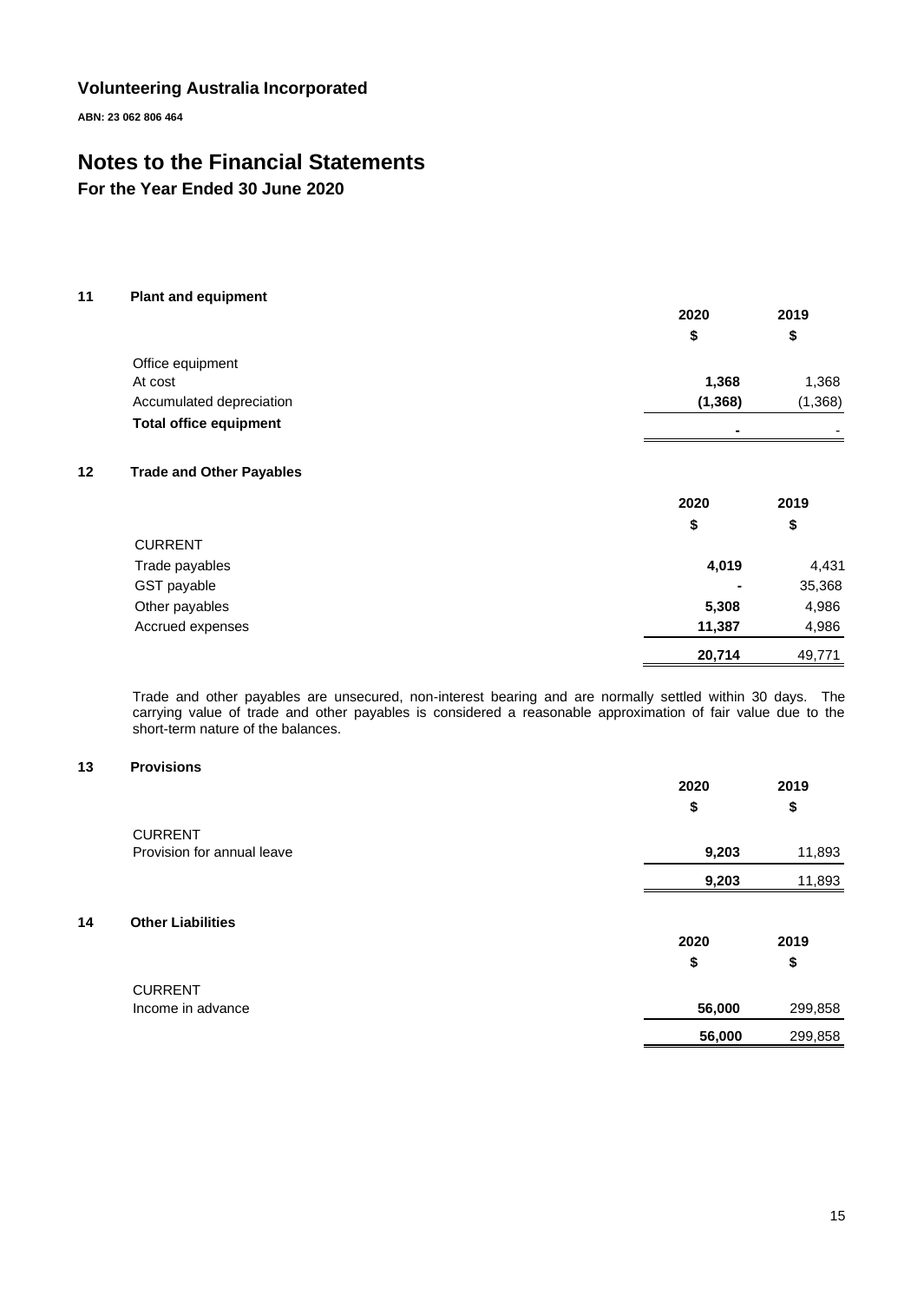**ABN: 23 062 806 464**

# **Notes to the Financial Statements For the Year Ended 30 June 2020**

#### **15 Financial Risk Management (Continued)**

The Association is exposed to a variety of financial risks through its use of financial instruments.

The Association's overall risk management plan seeks to minimise potential adverse effects due to the unpredictability of financial markets.

The most significant financial risks to which the Association is exposed to are described below:

#### **Specific risks**

- Liquidity risk
- Credit risk
- Market risk interest rate risk

#### **Financial instruments used**

The principal categories of financial instrument used by the Association are:

- Trade receivables
- Cash at bank
- Trade and other payables

|                                                                      |             | 2020    | 2019    |
|----------------------------------------------------------------------|-------------|---------|---------|
|                                                                      | <b>Note</b> | \$      | \$      |
| <b>Financial Assets</b><br>Held at amortised cost:                   |             |         |         |
| Cash and cash equivalents                                            | 6           | 409,459 | 462,357 |
| Term deposits                                                        | 7           |         | 200,000 |
| Trade receivables                                                    | 8           |         | 902     |
|                                                                      |             | 409,459 | 663,259 |
| <b>Financial Liabilities</b><br>Financial liabilities at fair value: |             |         |         |
| Trade payables                                                       | 12          | 4,019   | 4,431   |
|                                                                      |             | 4,019   | 4,431   |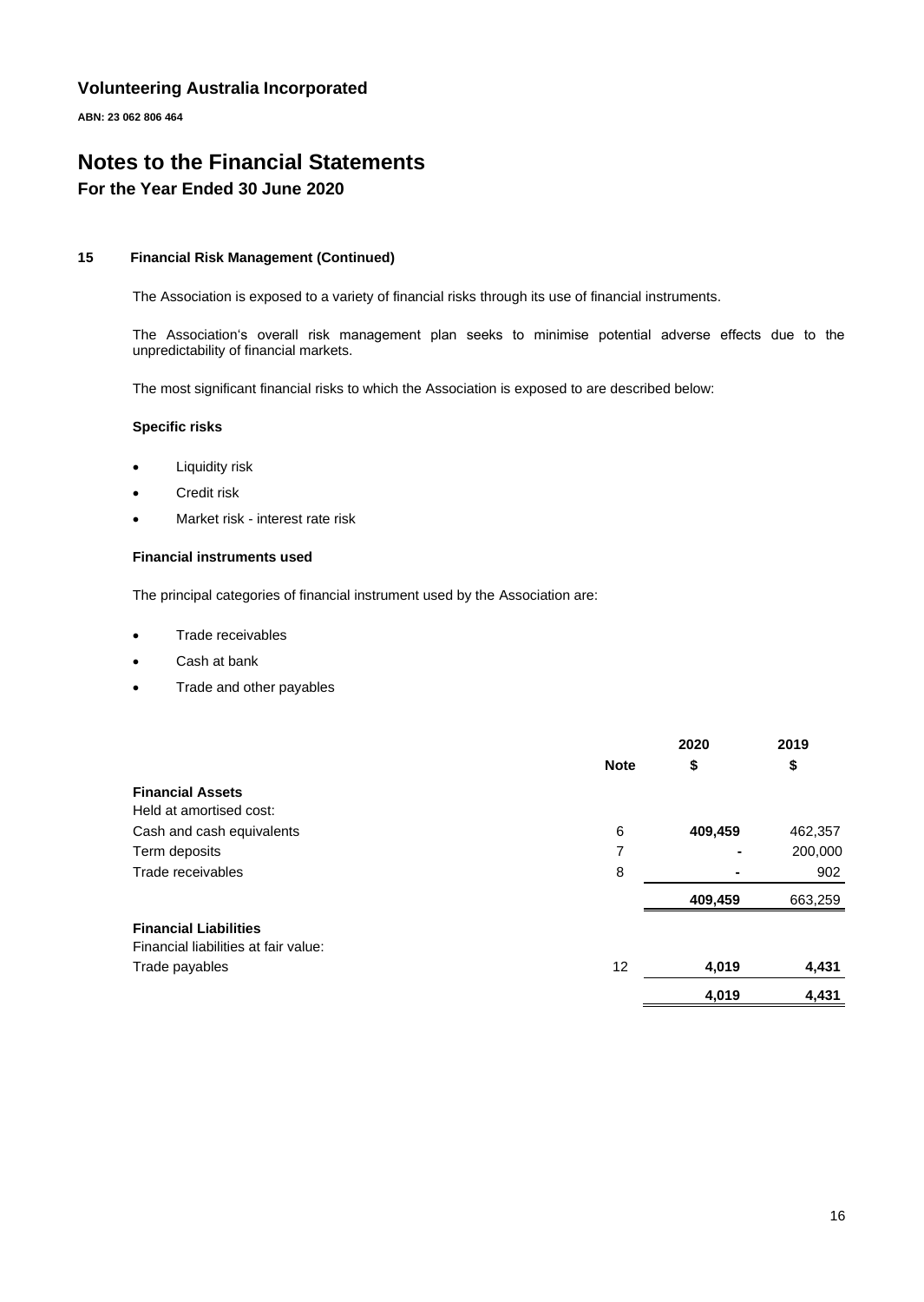**ABN: 23 062 806 464**

### **Notes to the Financial Statements For the Year Ended 30 June 2020**

#### **15 Financial Risk Management (Continued)**

#### **Objectives, policies and processes**

Those charged with governance have overall responsibility for the establishment of Volunteering Australia Incorporated's financial risk management framework. This includes the development of policies covering specific areas such as interest rate risk and credit risk.

Risk management policies and systems are reviewed regularly to reflect changes in market conditions and Volunteering Australia Incorporated's activities.

The day-to-day risk management is carried out by Volunteering Australia Incorporated's finance function under policies and objectives which have been approved by those charged with governance. The Finance Manager has been delegated the authority for designing and implementing processes which follow the objectives and policies. This includes monitoring the levels of exposure to interest rate and assessment of market forecasts for interest rate.

Those charged with governance receive monthly reports which provide details of the effectiveness of the processes and policies in place.

Mitigation strategies for specific risks faced are described below:

#### **Liquidity risk**

Liquidity risk arises from Volunteering Australia Incorporated's management of working capital and the finance charges and principal repayments on its debt instruments. It is the risk that Volunteering Australia Incorporated will encounter difficulty in meeting its financial obligations as they fall due.

Volunteering Australia Incorporated's policy is to ensure that it will always have sufficient cash to allow it to meet its liabilities as and when they fall due. Volunteering Australia Incorporated maintains cash and marketable securities to meet its liquidity requirements for up to 30-day periods. Funding for long-term liquidity needs is additionally secured by an adequate amount of committed credit facilities and the ability to sell long-term financial assets.

Volunteering Australia Incorporated manages its liquidity needs by carefully monitoring scheduled debt servicing payments for long-term financial liabilities as well as cash-outflows due in day-to-day business.

Liquidity needs are monitored in various time bands, on a day-to-day and week-to-week basis, as well as on the basis of a rolling 30-day projection. Long-term liquidity needs for a 180-day and a 360-day period is identified monthly.

At the reporting date, these reports indicate that Volunteering Australia Incorporated expected to have sufficient liquid resources to meet its obligations under all reasonably expected circumstances and will not need to draw down any of the financing facilities.

#### **Credit risk**

Credit risk refers to the risk that a counterparty will default on its contractual obligations resulting in a financial loss to Volunteering Australia Incorporated.

Credit risk arises from cash and cash equivalents and deposits with banks and financial institutions, as well as credit exposure to customers, including outstanding receivables and committed transactions.

Those charged with governance receive monthly reports summarising the turnover, trade receivables balance and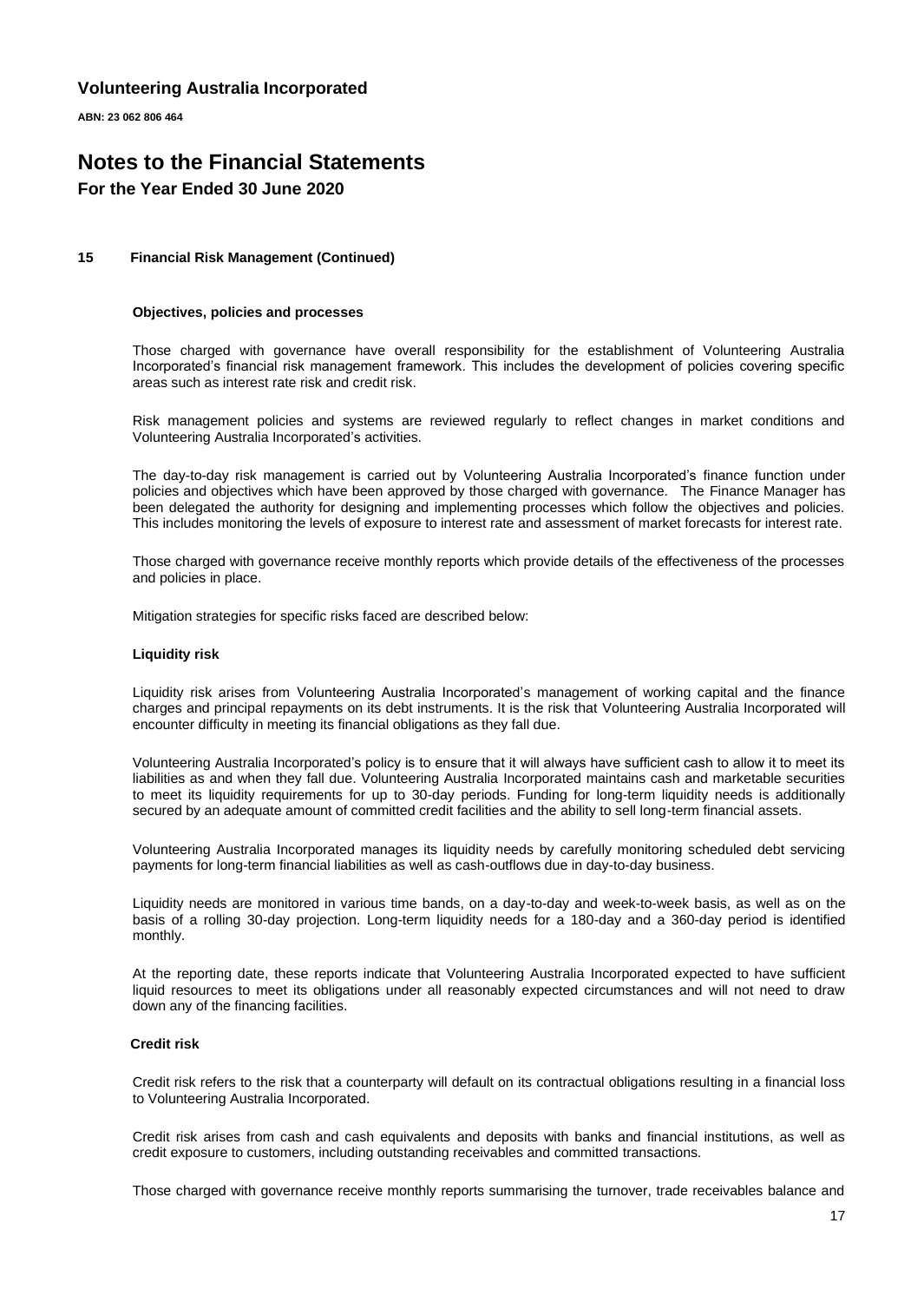**ABN: 23 062 806 464**

### **Notes to the Financial Statements For the Year Ended 30 June 2020**

#### **15 Financial Risk Management (Continued)**

aging profile of each of the key customers individually and Volunteering Australia Incorporated's other customers analysed by industry sector as well as a list of customers currently transacting on a prepayment basis or who have balances in excess of their credit limits.

Management considers that all the financial assets that are not impaired for each of the reporting dates under review are of good credit quality, including those that are past due.

The credit risk for liquid funds and other short-term financial assets is considered negligible since the counterparties are reputable banks with high quality external credit ratings.

Volunteering Australia Incorporated has no significant concentration of credit risk with respect to any single counterparty or group of counterparties.

#### **Market risk**

Market risk is the risk that the fair value or future cash flows of a financial instrument will fluctuate because of changes in market prices.

#### *(i) Interest rate risk*

Exposure to interest rate risk arises on financial assets and financial liabilities recognised at the end of the reporting period whereby a future change in interest rates will affect future cash flows or the fair value of fixed rate financial instruments. The association is exposed to earnings volatility on floating rate instruments. The financial instruments that expose the association to interest rate risk are limited to lease liabilities, listed shares and cash on hand

#### **16 Key Management Personnel Remuneration**

The totals of remuneration paid to the key management personnel of Volunteering Australia Incorporated during the year are as follows:

|    |                                                                    | 2020    | 2019    |
|----|--------------------------------------------------------------------|---------|---------|
|    |                                                                    | \$      | \$      |
|    | Short-term employee benefits                                       | 177,410 | 160,080 |
|    | Post-employment benefits                                           | 605     | 6,635   |
|    |                                                                    | 178,015 | 166,715 |
| 17 | <b>Auditors' Remuneration</b>                                      |         |         |
|    |                                                                    | 2020    | 2019    |
|    |                                                                    | \$      | \$      |
|    | Remuneration of the auditor Hardwickes Chartered Accountants, for: |         |         |
|    | - Remuneration of auditor                                          | 4,700   | 4,600   |
|    |                                                                    | 4,700   | 4,600   |

#### **18 Contingencies**

In the opinion of those charged with governance, Volunteering Australia Incorporated did not have any contingencies at 30 June 2020 (30 June 2019: None)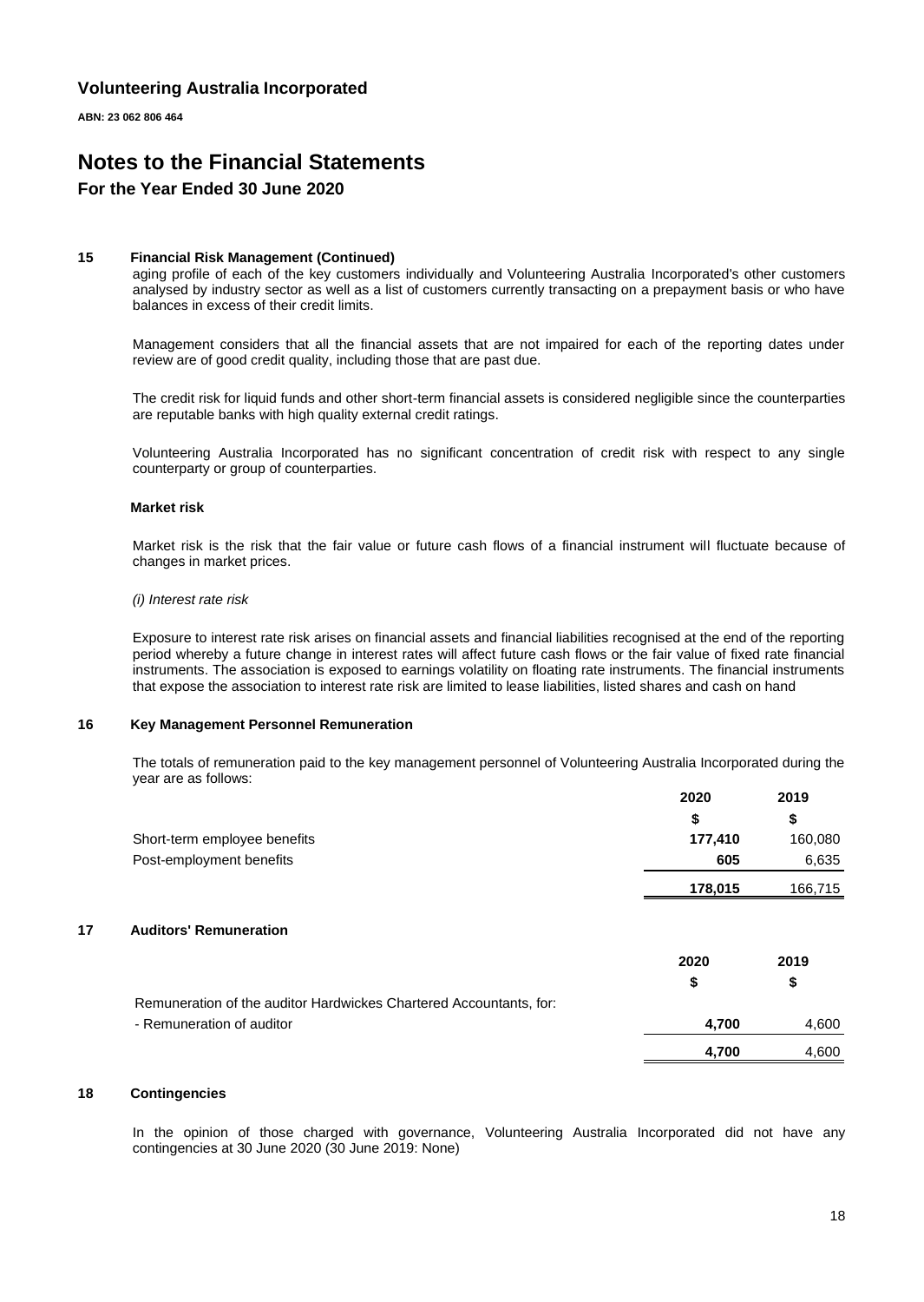**ABN: 23 062 806 464**

# **Notes to the Financial Statements**

**For the Year Ended 30 June 2020**

#### **19 Cash Flow Information**

#### **(a) Reconciliation of result for the year to cashflows from operating activities**

|                                                      | 2020<br>\$ | 2019<br>\$ |
|------------------------------------------------------|------------|------------|
| Profit/(Loss) for the year                           | 69,574     | (23, 022)  |
| Non-cash flow transactions:                          |            |            |
| Depreciation expense                                 |            | 1,368      |
| Changes in assets and liabilities:                   |            |            |
| - (increase)/decrease in trade and other receivables | (36, 117)  | 40,100     |
| - (increase)/decrease in other assets                | 1,367      | (3, 474)   |
| - (increase)/decrease in prepayments                 | (9,369)    | 759        |
| - increase/(decrease) in trade and other payables    | (31, 805)  | (202, 102) |
| - increase/(decrease) in employee benefits           | (2,690)    | (4,284)    |
| - increase/(decrease) in revenue in advance          | (243, 858) | 276,728    |
| Cashflows from operations                            | (252,898)  | 86,073     |

#### **20 Events after the end of the Reporting Period**

No matters or circumstances have arisen since the end of the financial year which significantly affected or may significantly affect the operations of the Volunteering Australia Incorporated, the results of those operations or the state of affairs of the Volunteering Australia Incorporated in future financial years.

#### **21 Statutory Information**

The registered office and principal place of business of the Association is: Volunteering Australia Incorporated Level 2, 202 City Walk CANBERRA ACT 2601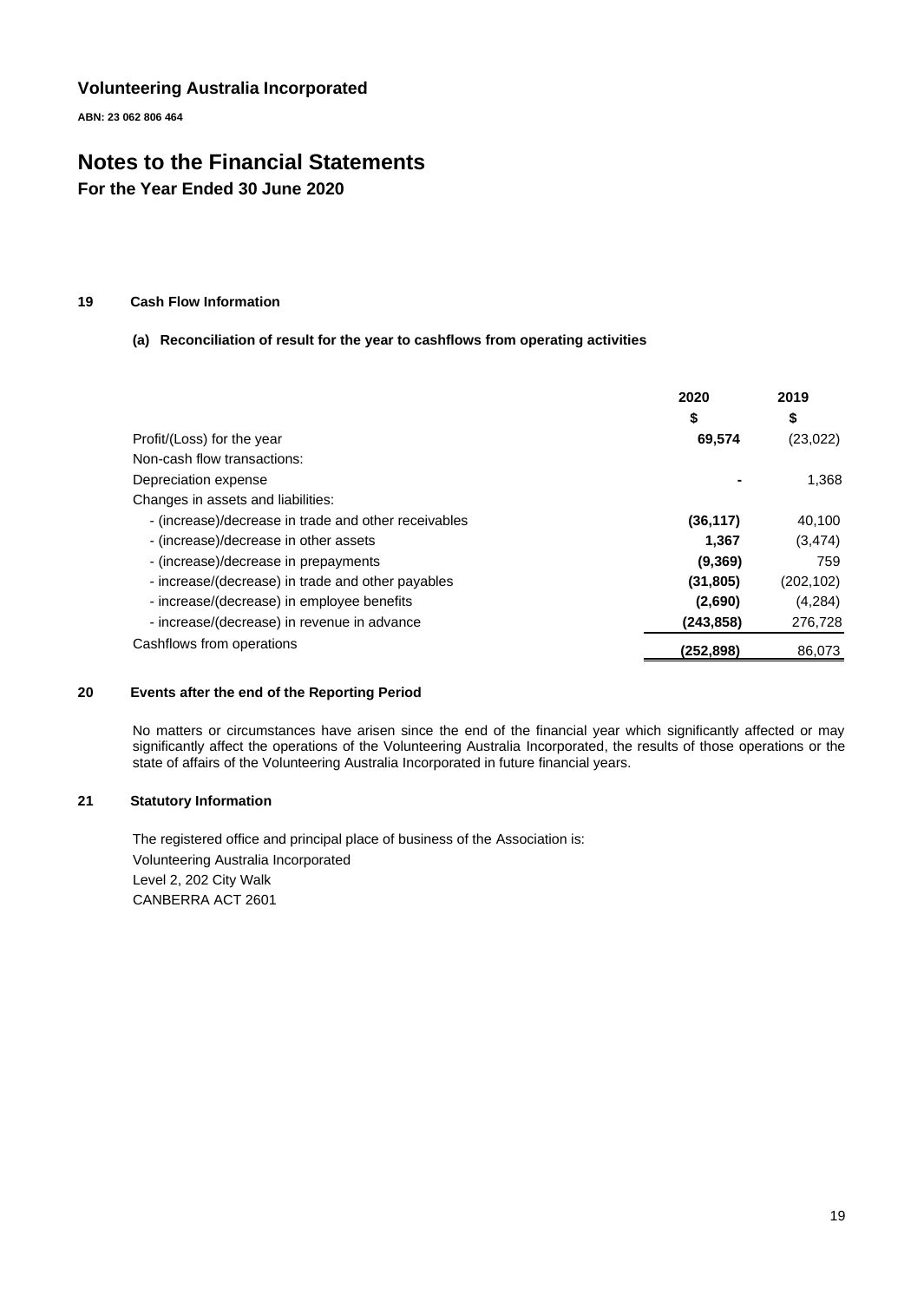**ABN: 23 062 806 464**

# **Responsible Persons' Declaration**

The responsible persons declare that in the responsible persons' opinion:

- there are reasonable grounds to believe that the registered entity is able to pay all of its debts, as and when they become due and payable; and
- the financial statements and notes satisfy the requirements of the *Australian Charities and Not-for-profits Commission Act 2012*.

Signed in accordance with subsection 60.15(2) of the *Australian Charities and Not-for-profit Commission Regulation 2013*.

Responsible person .............................................................. Michelle Ewington

Responsible person ...............................................................

Peter Lucas

Dated 27.08.2020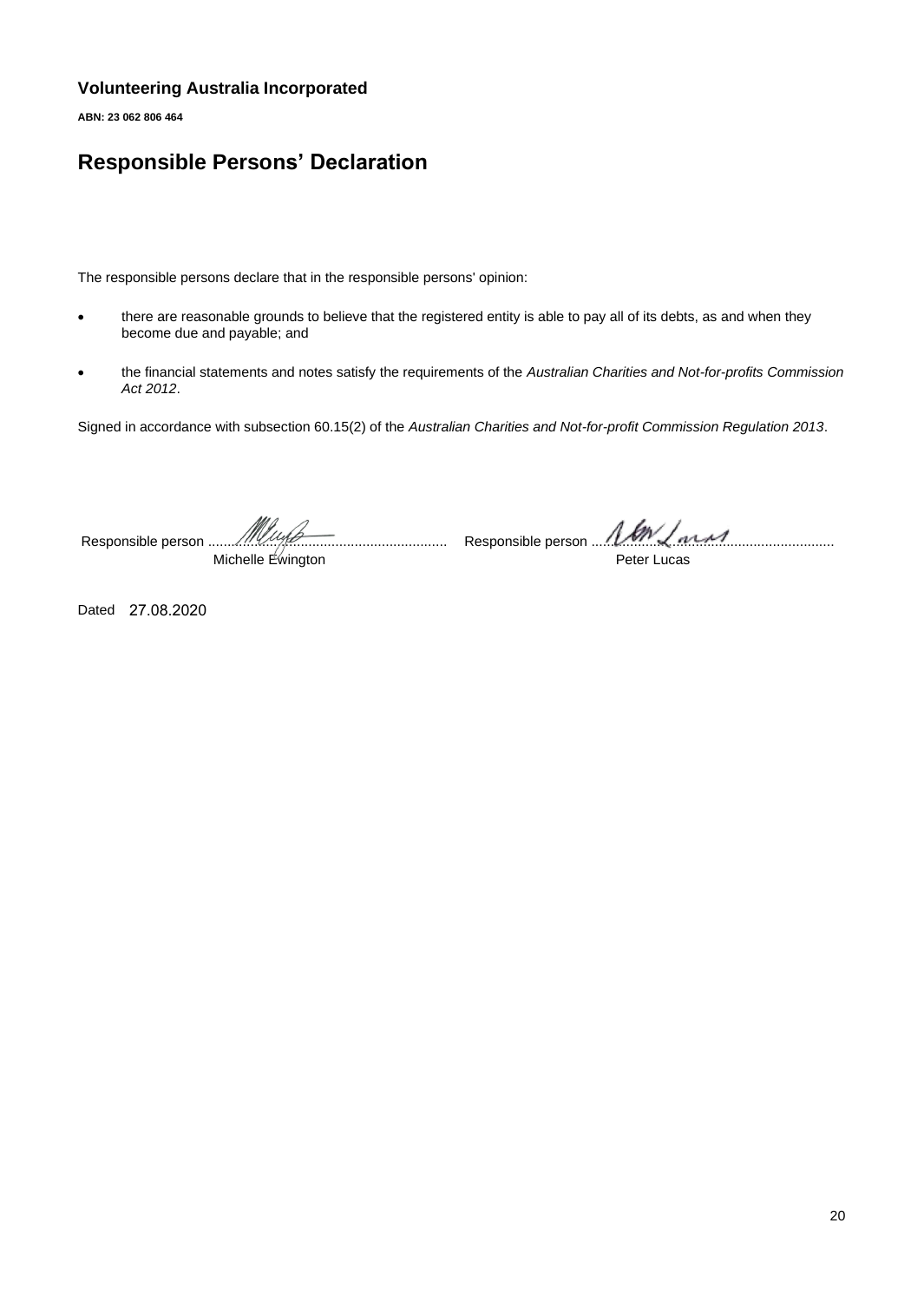

6 Phipps Close Deakin ACT 2600 PO Box 322 Curtin ACT 2605

> T 02 6282 5999 F 02 6282 5933 E info@hardwickes.com au

www.hardwickes.com.au

Hardwickes ABN 35 973 938 183

Hardwickes Partners Ply Ltd ABN 21 008 401 536

Liability limited by a scheme approved under Professional Standards Legislation

# **Independent Audit Report to the members of Volunteering Australia Incorporated**

#### **Report on the Audit of the Financial Report**

#### **Opinion**

We have audited the financial report of Volunteering Australia Incorporated, which comprises the statement of financial position as at 30 June 2020, the statement of profit or loss and other comprehensive income, the statement of changes in equity and the statement of cash flows for the year then ended, and notes to the financial statements, including a summary of significant accounting policies, and the responsible persons' declaration.

In our opinion the financial report of Volunteering Australia Incorporated has been prepared in accordance with Division 60 of the *Australian Chanties and Not-for-profits Commission Act 2012,* including:

- (i) giving a true and fair view of Volunteering Australia Incorporated's financial position as at 30 June 2020 and of its financial performance for the year ended; and
- (ii) complying with Australian Accounting Standards and Division 60 of the *Australian Charities and Not-for-profits Commission Regulation 2013.*

#### **Basis for Opinion**

We conducted our audit in accordance with Australian Auditing Standards. Our responsibilities under those standards are further described in the *Auditor's Responsibilities for the Audit of the Financial Report* section of our report. We are independent of the Board Members in accordance with the auditor independence requirements of the *Australian Charities and Not-for-profits Commission Act 2012* (ACNC Act) and the ethical requirements of the Accounting Professional and Ethical Standards Board's APES 110 *Code ofEthics for Professional Accountants* (the Code) that are relevant to our audit of the financial report in Australia. We have also fulfilled our other ethical responsibilities in accordance with the Code.

We believe that the audit evidence we have obtained is sufficient and appropriate to provide a basis for our opinion.

#### **Responsibilities of Board Members for the Financial Report**

The Board Members are responsible for the preparation and fair presentation of the financial report in accordance with Australian Accounting Standards and the ACNC Act, and for such internal control as the Board Member determine is necessary to enable the preparation of the financial report that is free from material misstatement, whether due to fraud or error.

In preparing the financial report, the Board members are responsible for assessing Volunteering Australia Incorporated's ability to continue as a going concern, disclosing, as applicable, matters related to going concern and using the going concern basis of accounting unless the Board Members either intends to liquidate Volunteering Australia Incorporated or to cease operations, or has no realistic alternative but to do so.

Those charged with governance are responsible for overseeing Board Members's financial reporting process.

#### **Auditor's Responsibilities for the Audit of the Financial Report**

Our objectives are to obtain reasonable assurance about whether the financial report as a whole is free from material misstatement, whether due to fraud or error, and to issue an auditor's report that includes our opinion. Reasonable assurance is a high level of assurance, but is not a guarantee that an audit conducted in accordance with Australian Auditing Standards will always detect a material misstatement when it exists. Misstatements can arise from fraud or error and are considered material if, individually or in the aggregate, they could reasonably be expected to influence the economic decisions of users taken on the basis of the financial report.